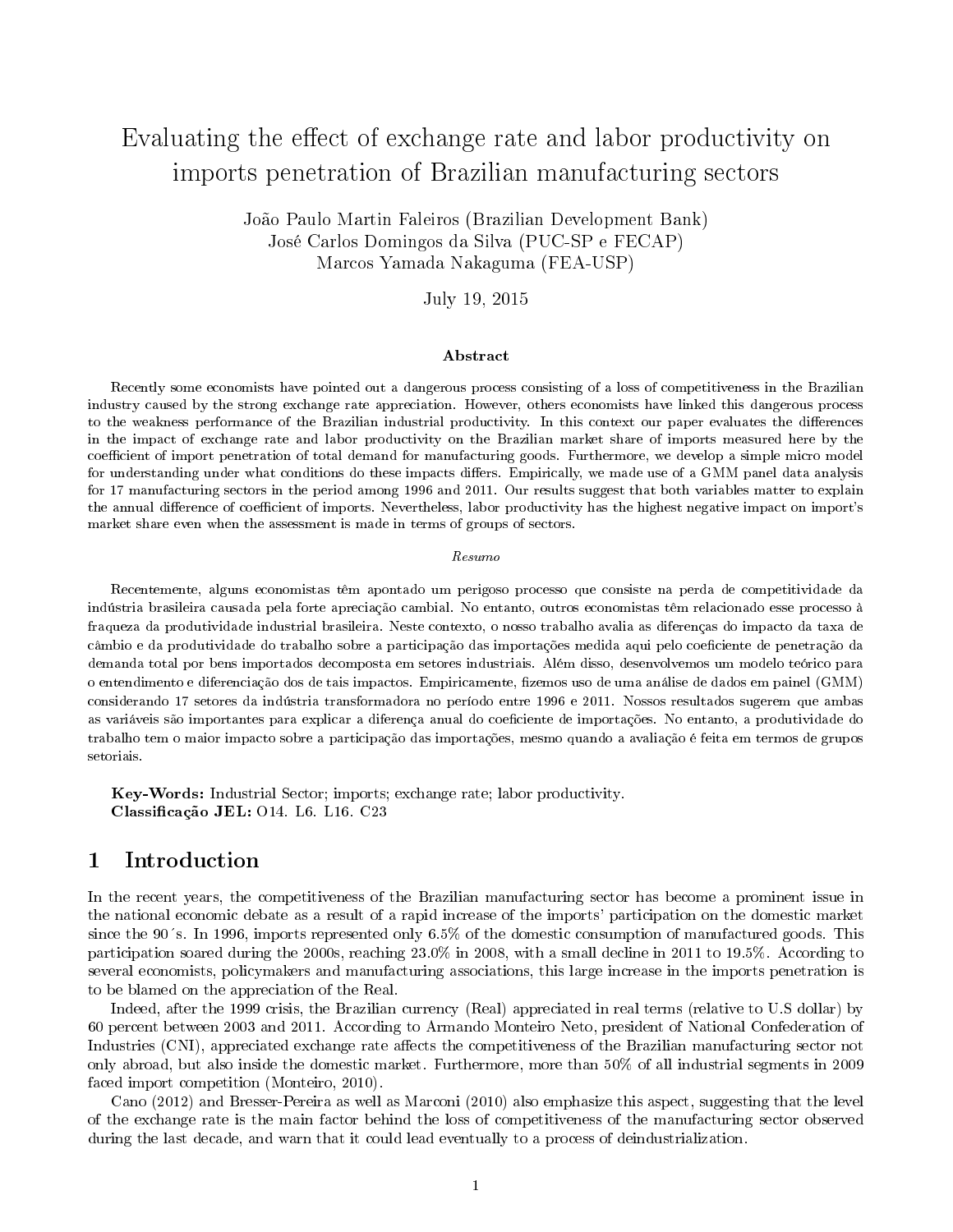There is no doubt that exchange rate has an important impact on the level of competitiveness in Brazilian manufactured goods. According to Broz and Frieden (2006) a real appreciation of exchange rate increases the purchasing power of local residents by lowering the relative price of foreign tradable goods. These authors also emphasize that there is a trade-off between competitiveness and purchasing power and the exchange rate has a crucial role in it.

However, it is important to point out that despite his importance exchange rate is not the only factor that explain the loss of competitiveness of Brazilian manufactured goods. Productivity is also a key variable for understand it. Bonelli and Pinheiro (2012) listed direct and indirect factors related to productivity that have constrained the Brazilian competitiveness of the manufacturing industry. For instance, the quality of infrastructure, the investments in R&D, absorption of foreign technology, labor cost and the educational level. As consequence, in terms of domestic factors, not only is exchange rate the key for explaining the increase of import penetration but productivity is also a crucial element. It is convenient to clarify, therefore, what is the factor that has a major role in import penetration of the demand for manufactured goods.

This article evaluates the broad effect of exchange rate and productivity on the recent dynamic of import penetration in the Brazilian demand for goods in the manufacturing sectors. Moreover, this paper elucidates which factor has the greatest impact.

At first time it is not clear why the impact of exchange rate and productivity on import penetration may differ. Considering this aspect we propose a simply micro-funded model demonstrating that under some specific conditions productivity measured by the ratio between industrial production and number of workers could be more important for explaining the increase of import participation on domestic market when compared to exchange rate. The necessary condition that creates this superior impact of labor productivity is a higher participation of foreign inputs on the total production. This theoretical result reinforces the argument of Lisboa and Pessoa (2013) that devaluations may protect national industry, but, at the same time, raises the costs of foreign inputs.

To corroborate empirically the difference of impacts we made use of panel data regressions for 17 manufacturing Brazilian sector covering a period between 1996 and 2011. By the fact that there is an eventual simultaneity between labor productivity, exchange rate and import penetration yielding biased estimators, we apply GMM panel data estimation based on Arellano and Bond (1991).

In particular this method takes the first differences of the variables to eliminate unobserved sector-specific effects and use lagged instruments to correct for simultaneity. However, as pointed by literature, the lagged instruments in the first-difference equation may be weak and may cause large finite-sample biases. To circumvent this problem we also apply the system GMM panel estimation based on Arellano and Bover (1995) as well as Blundell and Bond (1998).

In this context, our empirical findings confirm that the impact of labor productivity on import penetration is superior to exchange rate. These result contest the broad argument that exchange rate is the key factor that explain the massive increase of imports on domestic market between 1996 and 2011. It is also possible to evaluate empirically whether this result may be sustained by two distinct groups of sectors that constitute our data: consumption goods sectors as well as intermediate and capital goods sectors. Findings also attest the superior importance of productivity considering both groups of sectors.

In the case of consumption goods sectors group the impact of exchange rate on import penetration is slightly superior when compared to the results for the whole sectors. On the other hand, the impact of exchange rate of the group of intermediate and capital goods sectors is lower but not statistically signicant.

As a consequence these results support that fact that exchange rate is not crucial for explaining the increase of imports participation on the domestic demand for intermediate and capital goods. This last result is important in terms of policy given that devaluation of Brazilian currency may not be effective for increase the market share of local intermediate and capital goods on the domestic market.

The rest of the paper is organized as follow. Section 2 presents some stylized facts about the relationship between import penetration and labor productivity and real exchange rate. Section 3 presents the micro-funded model that supports the theoretical view about the importance of productivity over exchange rate. Section 4 and 5 present, respectively, the empirical model and results. Finally section 6 concludes this article.

#### 2 Stylized facts: exchange rate, productivity and import penetration

The recent process of rapid increase of manufacturing imports in the Brazilian domestic consumption became a relevant issue in the economic debate and exchange rate has turned out to be the key factor for understand it. There are two mainly reasons for that. At first place, economic theory expects that the relationship between import penetration, measured by the share of imports over the manufacturing apparent consumption, and exchange rate is negative. In general, there is evidence that Brazilian imports react positively when home currency appreciates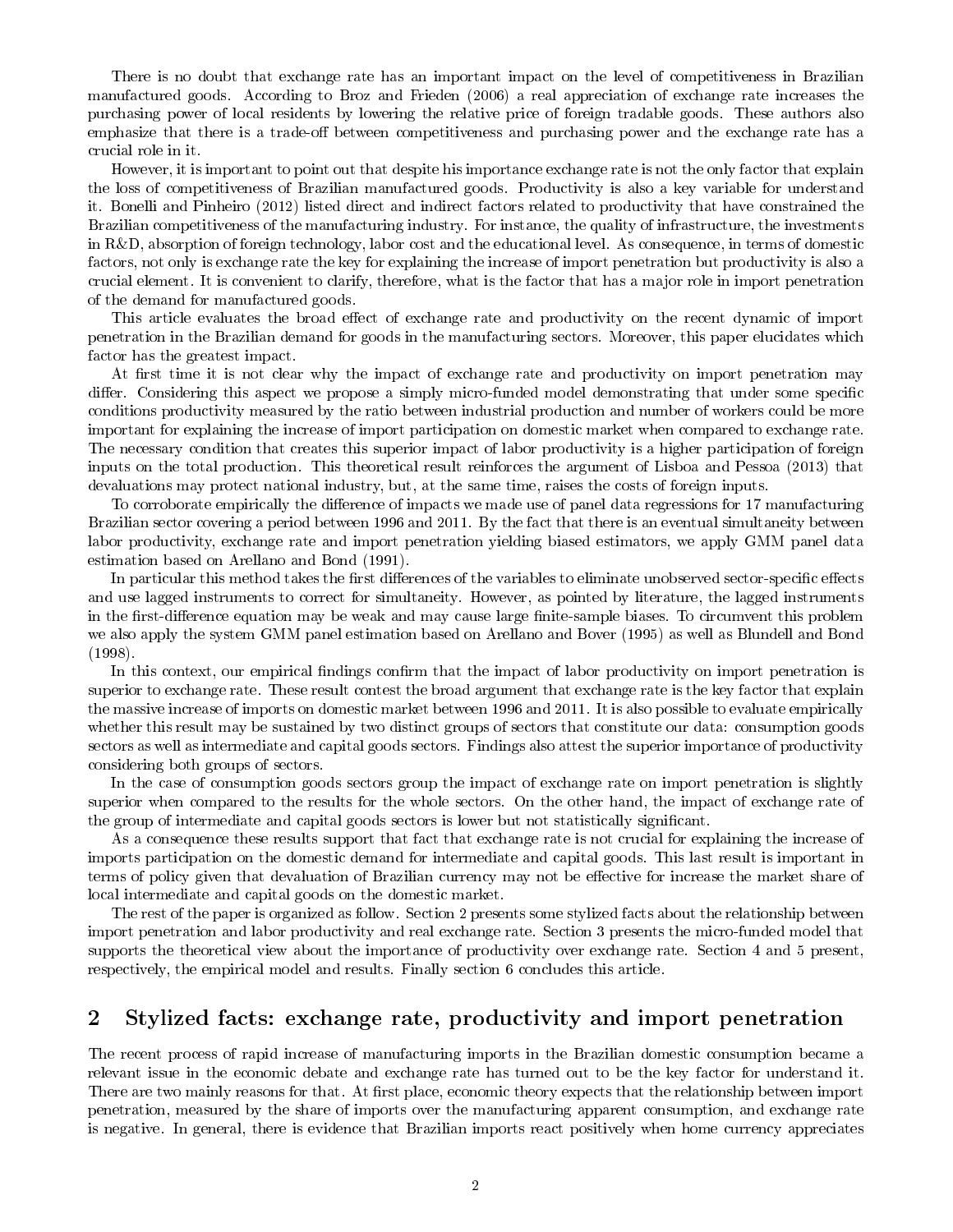against major foreign currencies. Secondly, over the last 20 years, real exchange rate appreciation reached its lowest level. However, despite of the fact that these arguments gained importance on the national debate, there is some aspects related to this process that remains unclear, i.e., the degree of import penetration sensitiveness to exchange rate evaluated at sector level.

A preliminary and basic view of these relationship reveals that the correlation is negative as expected, but with a small degree. Figure  $1(a)$  presents the dispersion between the log difference of the share of imports in the domestic market (measured by import penetration coefficient calculated at constant prices) and the log difference of sectoral exchange rate<sup>1</sup> for 17 manufacturing sectors, during the period between 1997 and 2011. As we observe, the linear relationship is weak and the correlation coefficient is only -0.06. This characteristic is consequence of the low correlation in the group of intermediate and capital goods sectors. Figure 1(c) reveals that those sectors relationship between these two variables is slightly positive and near zero. Whereas the sectors of consumption good industries, as shown in Figure 1(b), has a pronounced relationship and presents a higher degree correlation with a coefficient of  $-0.21$ .

Figure 1: Dispersion between the annual difference of the import coefficient (vertical axis) and the annual growth rate of sectoral exchange rate (horizontal axis) for 17 manufacturing sectors between 1997-2011.



Furthermore, these stylized fact puts in check the effectiveness of devaluation policies for protecting the national manufacturing industry. The exchange rate appears to be important for reducing import penetration in the consumer goods sector. However, this is not true in the case of intermediate and capital goods import penetration. Whether import penetration coefficient of intermediate and capital goods sectors is indeed inelastic to the exchange rate, currency devaluations elevate input costs and make new investments more expensive.

According to Lisboa and Pessoa (2013) the effect of the exchange rate is ambiguous. Devaluations may protect national industry, but, at the same time, raises the costs of imported inputs. Because of these ambiguity, Broz

<sup>&</sup>lt;sup>1</sup>The sectoral exchange rate is calculated here from the real exchange rate of the Brazilian currency relative to the trading partners for 17 industry sectors. measured in terms of consumer prices. weighted by the share of imports of the trading partner in the total value of imports. More information about the construction of sectoral exchange and other variables. see section 5.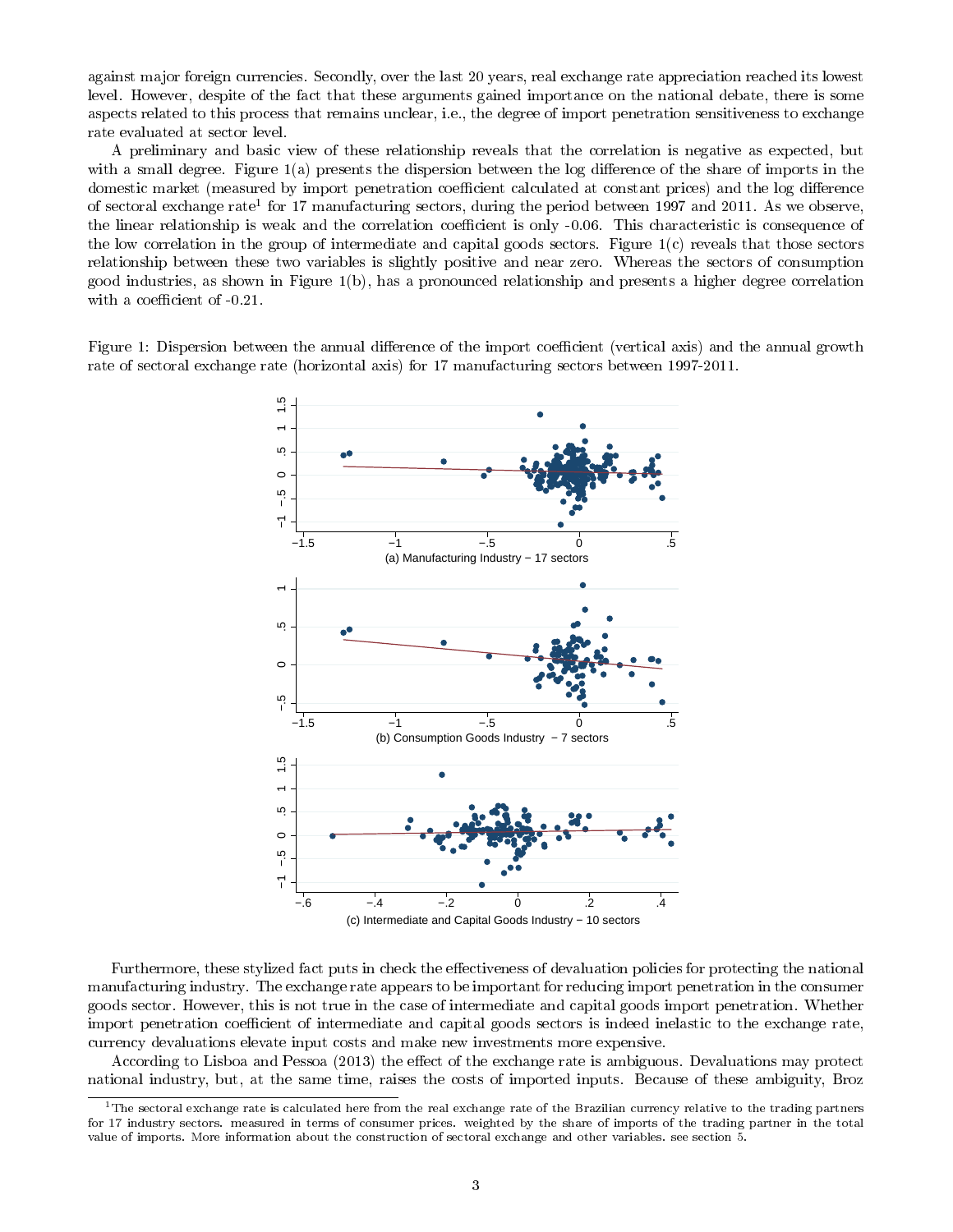and Frieden (2006) pointed out that there is no clear economic policy that could determine one appropriate level of exchange rate.

In this sense, it is possible that the existence of manufacturing imported goods that are used as input in the national industry decreases the sensitiveness of import penetration for all industry to the exchange rate. In fact, intermediate and capital goods sectors, in general, has a level of imported input participation on total inputs superior than consumption goods sectors. According to the databases of input-output matrix estimated by different authors for the period between 2000-2009 (Freitas et all 2012; Guilhoto and Sesso Filho, 2010; Martinez, 2015) the sectors present in these group has, on average, a participation of around 16% imported inputs in total inputs demanded in final production against a percentage of  $8.0\%$  in the consumption goods sectors.

On the other hand, some economists have explained the recent raise of import penetration by emphasizing the role of productivity performance (Bonelli and Pessoa, 2010; Ferreira and Fragelli, 2011). According to Lisboa and Pessoa (2013), while certain sectors in the decade of 2000 were favored by labor productivity gains, for example, agriculture, most of the manufacturing industry sectors showed a poor performance. Using data from IBGE manufacturing survey (PIM-IBGE), between the years of 2003 and 2011, a period of intense appreciation of the real exchange rate, the industry labor productivity increase only 21%. In particular, labor productivity performance in intermediate and capital goods sector presented a cumulative growth of 18%, while the sectoral exchange rate appreciated 57%.

Whether these segments of economists are correct, we expect that the relationship between import penetration and productivity would be negative and high correlated. Therefore Figure 2(a) presents the dispersion between the log difference of import penetration and the log difference of labor productivity for all sectors highlighted here. In fact, a preliminary analysis of the data in Figure 2 reveals that the relationship between these variables are strongly negative. The correlation coefficient is -0.57 for the group of 17 sectors. The same occurs with the two groups of sectors as seen by Figure 2(b) and Figure 2(c). In the case of intermediate and capital goods sector the correlation coefficient is -0.65 and for consumption good sector its value is -0.40.

Figure 2: Dispersion between the annual difference of the import coefficient (vertical axis) and the annual growth rate of labor productivity (horizontal axis) for 17 manufacturing sectors between 1997-2011.

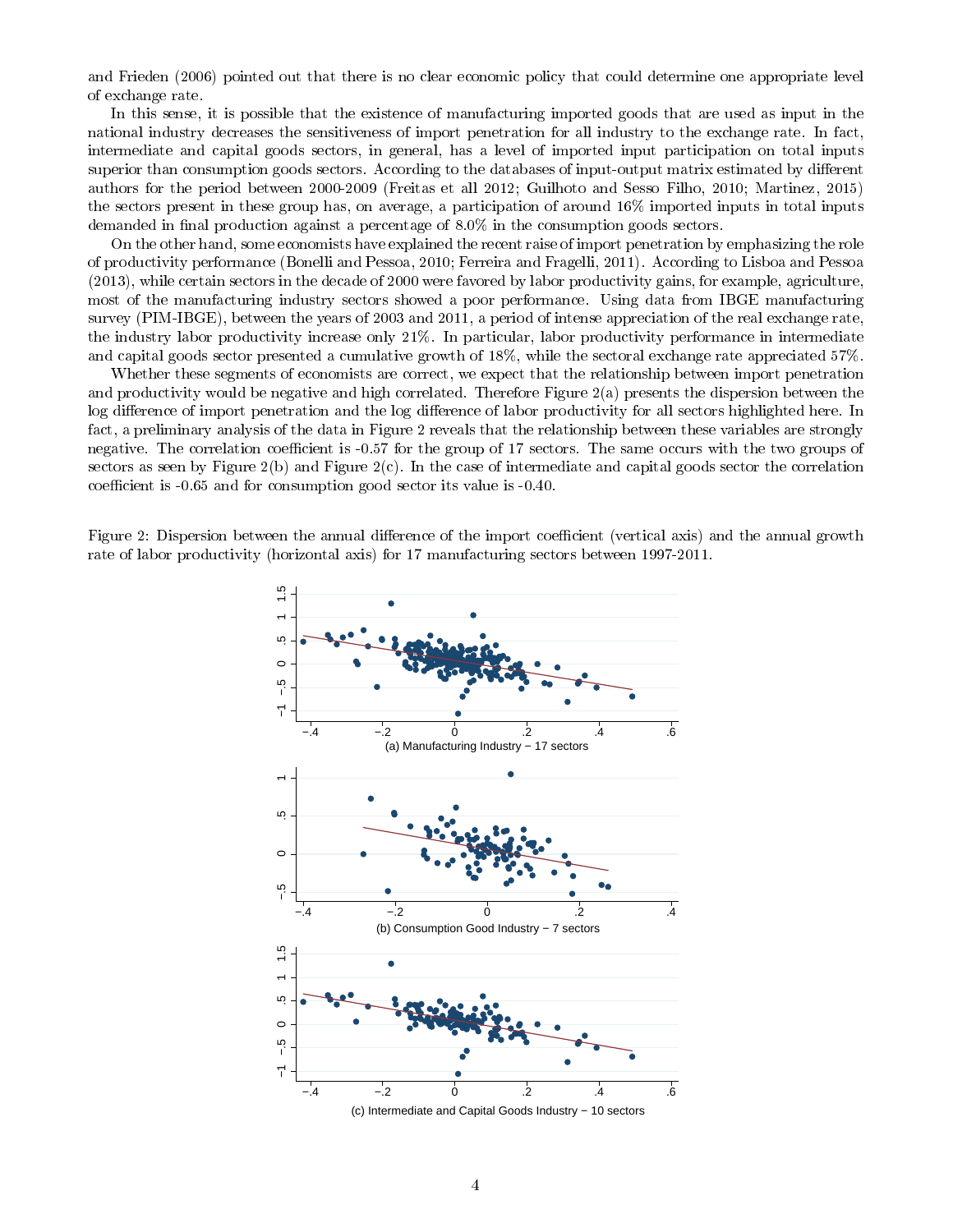The role of productivity seems to be more important than exchange rate for explaining the recent process of raising in import penetration of manufacturing goods. The stylized facts presented here reveal that this difference may be related to the presence of intermediate and capital goods imports. Apparently, these group of sectors do not present any association between import penetration and exchange rate. As a consequence it weakens the relationship for the whole manufacturing sector. We have the impression that the absence of association in this specific group may be explained by deeply structural dependence of foreign inputs in the domestic production when compared to consumption good sectors.

As we may see in the next section, the hypothesis that foreign input dependence weakens exchange rate impact is reasonable when analyzed through a simple micro-funded model. In empirical terms, it is not possible to draw robust conclusions by a simple analysis of correlation. The reverse causality between variables and unobserved sectoral and time effects may be a problem. Furthermore, import penetration may also depend on other important factors as we could see in the theoretical model. Thus, all theses aspects demand different econometric treatments.

#### 3 Theoretical Model

This section proposes a simple theoretical model in order to motivate and discuss the main propositions to be tested in this paper. We assume that there are two countries, a domestic and a foreign country, and that the production function of domestic and foreign firms are given, respectively, by:

$$
Y = \alpha L \text{ and } Y^* = \alpha^* L^* \tag{1}
$$

where Y and Y\*denote the quantities produced in each country and  $\alpha$  and  $\alpha^*$ represent the labor productivity in the domestic and foreign industries. We assume that the labor supply is inelastic, so that the L and  $L^*$ are both exogenous variables. Given the price of the domestic good (in national currency),  $P$ , the firm's profit is given by:

$$
\pi = P\alpha L - wL \tag{2}
$$

where  $w$  is the nominal wage. Assuming that there is free entry in the industry, the profit of all active firms should be zero. Therefore, the equilibrium price is given by:

$$
P = \frac{w}{\alpha} \tag{3}
$$

Note that the term  $\frac{w}{\alpha}$  represents the unit labor cost. Similarly, we have that the equilibrium price of the foreing good (in foreign currency) is given by:  $P^* = \frac{w^*}{\alpha^*}$ .

Next, suppose that the domestic demand for both the domestic and foreign goods can be derived based on the choices of a representative consumer with CES utility function given by:

$$
U(Q, Q^*) = (Q^{\rho} + Q^{*\rho})^{1/\rho} \tag{4}
$$

where  $\rho \leq 1$  is the elasticity of substitution between domestic and foreign goods. Suppose also that the representative consumer has income  $R > 0$ , which he spends all in consumption. Suppose, without loss of generality, that  $R = 1$ , so that his budget constraint is given by:

$$
PQ + EP^*Q^* \le 1\tag{5}
$$

where E is the nominal exchange rate. The consumer chooses Q and  $Q^*$ in order to maximize (5) subject to (6). The solution to this problem yields the following relationship between the quantitites consumed in equilibrium of the foreign and domestic goods:

$$
\frac{Q^*}{Q} = \left(\frac{\frac{w}{\alpha}}{\frac{Ew^*}{\alpha^*}}\right)^{1/1-\rho},\tag{6}
$$

i.e. the participation of imported goods in the domestic market,  $\frac{Q^*}{Q}$ , depends on the ratio between the unit labor cost of foreign and domestic firms. Specifically, a reduction in the unit labor cost of the domestic firms, i.e. an improvement in the competitiveness of the national industry, leads to a decrease in the local demand for the foreign good relative to domestic good. Moreover, note that the above equation can be re-expressed as:

$$
log\left(\frac{Q^*}{Q}\right) = \frac{1}{1-\rho} \left[ log\left(\frac{w}{\alpha}\right) - log\left(E\right) - log\left(\frac{w^*}{\alpha^*}\right) \right] \tag{7}
$$

Thus, it follows that a 1% exchange rate depreciation has the same impact on  $\frac{Q^*}{Q}$  as an increase of the same magnitude in the labor productivity. This result provides theoretical justification for those policy-makers and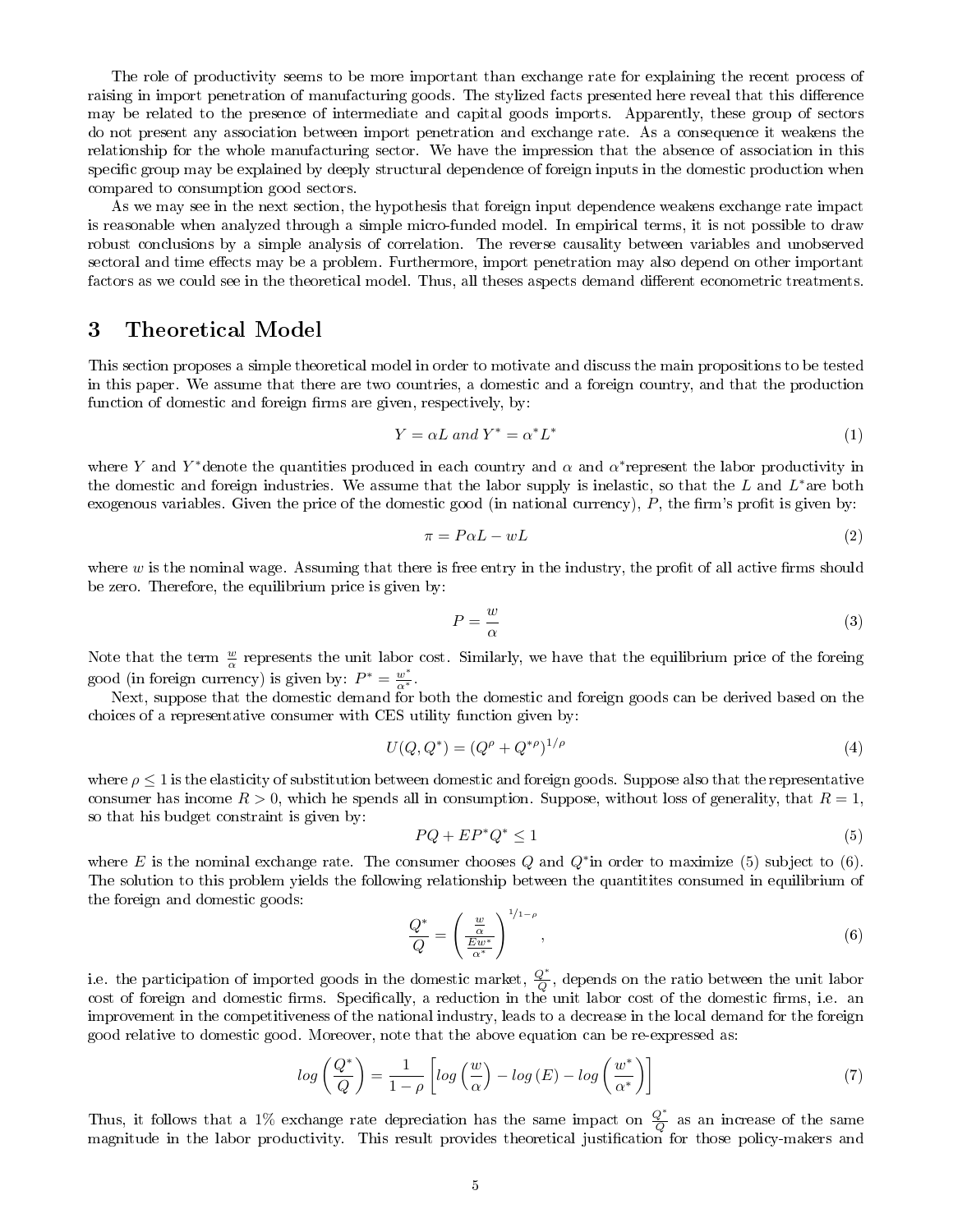economists who argue that domestic competitiveness can be improved by simply engendering an exchange rate depreciation. But does this result make sense? How robust is it?

According to Lisboa and Pessoa (2013), exchange rate depreciation increases the competitiveness of the domestic industry, but at the same time raise the cost of imported inputs. The model presented above does not capture such adverse effects of exchange rate depreciation due to the simplistic format assumed for the production function of domestic firms. In order to make our analysis more realistic, we extend the previous model, now assuming that the production function of domestic firms are given by a Leontief function of the following form:

$$
Y = \alpha \cdot min \left\{ L, \frac{1}{\phi} \iota \right\} \quad with \ \phi > 0,\tag{8}
$$

where  $\iota$  is the quantity of an imported input used in the domestic production, i.e. we are now assuming that the production of the domestic good requires the use of a certain quantity of a foreign production factor. Note that the optimal production requires that:

$$
\iota = \phi L \tag{9}
$$

since any other combination of production factors would imply in waste of resources. Note that the larger the value of the parameterφ, the higher the dependence of the domestic industry on the foreign input. Assuming, without loss of generality, that the price of the imported production factor is equal to one and imposing the optimality condition  $\iota = \phi L$ , it follows that the profit of domestic firms is given by:

$$
\pi = P\alpha L - (w + \phi E) L \tag{10}
$$

Thus, from the zero profit condition, it follows that the equilibrium price of the domestic good is now given by:

$$
P = \frac{w + \phi E}{\alpha} \tag{11}
$$

Finally, assuming, for simplicity, that both the production structure of the foreign industry and the utility function of the representative consumer remain unchanged, we have that, in equilibrium, the ratio between the demanded quantities of foreign and domestic goods is given by:

$$
\frac{Q^*}{Q} = \left(\frac{\frac{w + \phi E}{\alpha}}{\frac{E w^*}{\alpha^*}}\right)^{1/1-\rho},\tag{12}
$$

which can be re-expressed as:

$$
log\left(\frac{Q^*}{Q}\right) = \frac{1}{1-\rho} \left[ log\left(\frac{w+\phi E}{\alpha}\right) - log\left(E\right) - log\left(\frac{w^*}{\alpha^*}\right) \right] \tag{13}
$$

Thus, as long as $\phi > 0$ , the effect of an increase in labor productivity on the relative demand for the foreign good,  $\frac{Q^*}{Q}$ , is larger (in absolute terms) than that of an exchange rate depreciation. Formally, we have that:

$$
\frac{\partial \log\left(\frac{Q^*}{Q}\right)}{\partial \alpha} = -\frac{1}{1-\rho} \tag{14}
$$

and

$$
\frac{\partial \log\left(\frac{Q^*}{Q}\right)}{\partial E} = -\frac{1}{1-\rho} \left(1 - \frac{\phi}{w + \phi E}\right),\tag{15}
$$

where  $\left(1-\frac{\phi}{w+\phi E}\right) < 1$ . Moreover, it is interesting to note that the larger the dependency of the domestic industry on the foreign input, the lower the impact of an exchange rate depreciation on  $\frac{Q^*}{Q}$ , i.e.

$$
\frac{\partial \log\left(\frac{Q^*}{Q}\right)}{\partial E \partial \phi} = \frac{1}{1 - \rho} \frac{w}{\left(w + \phi E\right)^2} > 0\tag{16}
$$

Thus, it follows that the effectiveness of a policy of currency devaluation in terms of improving the competitiveness of the domestic industry depends crucially on the production structure of domestic rms and, in particular, on the degree to which they rely on the use of imported inputs.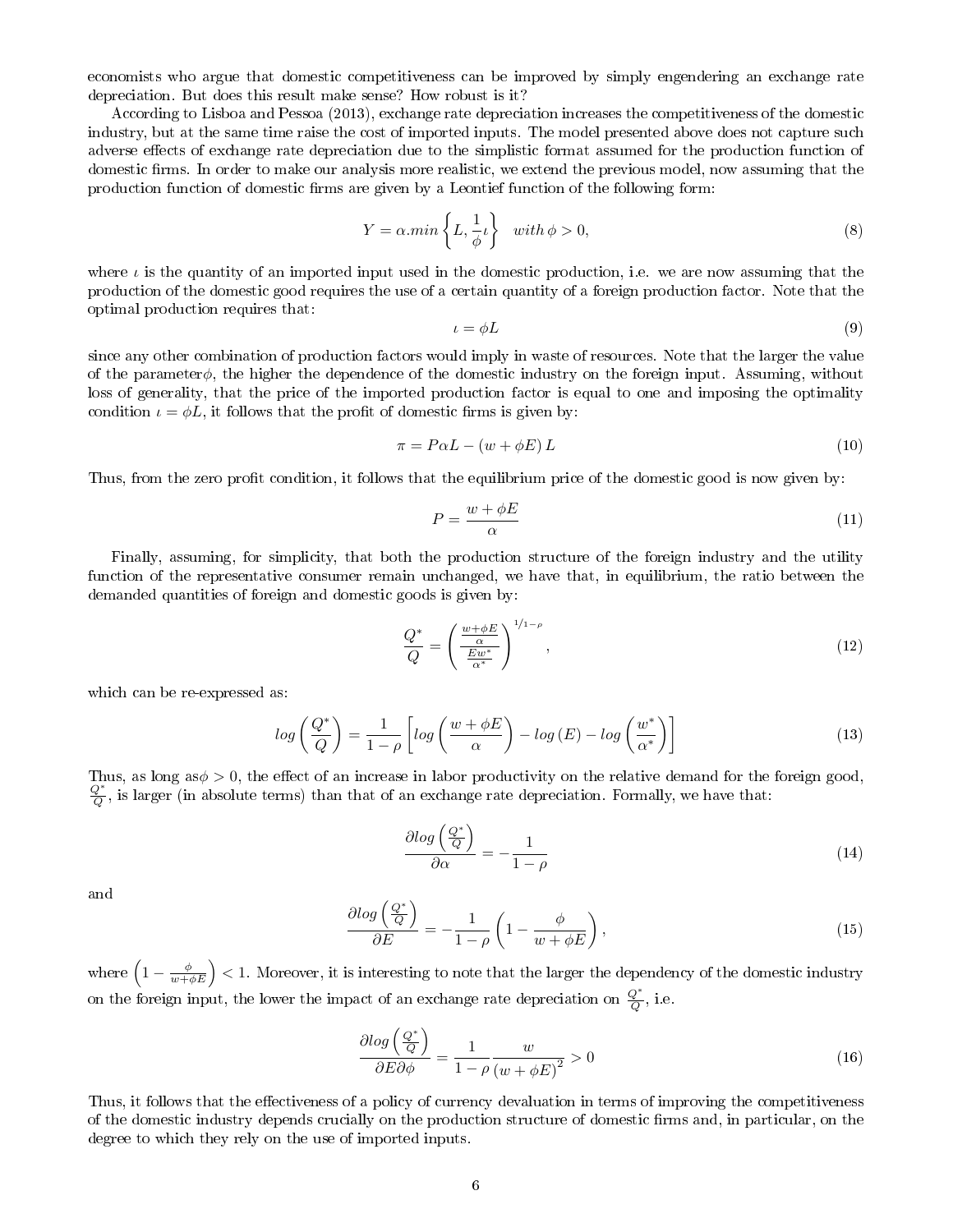## 4 Empirical Model

In order to observe whether the effects of productivity labor and exchange rate indeed differ, as expected by the theoretical model, we estimate the elasticities related to each variable in the equation (13). Different from the model in the last section, our empirical analysis requires additional treatment. Firstly, the data consist of annual information for manufacturing sectors considering a specific period. Thus, it is necessary to control for unobserved sectoral effect and time effects that is not treated in the micro model. Secondly, disturbances may be possibly autorregressive given that import penetration shocks may have persistent effect over the years. Third, the ratio between the demand of foreign and domestic goods is proxied by the coefficient of import penetration. By the end, due to the impossibility of obtaining foreign wage data for the highlighted period, we assume that these variables are captured by fixed and time effects.

The empirical model, therefore, is considered by the following expression:

$$
ip_t = \beta_\alpha \alpha_{it} + \beta_E E_{it} + \beta_w w_{it} + \beta_{\alpha*} \alpha_{it}^* + \gamma_t + (\mu_i + v_{it})
$$
  

$$
v_{it} = \delta v_{it-1} + \varepsilon_{it} |\delta| < 1 \varepsilon_{it} \sim i.i.d
$$
 (17)

where,  $ip_{it}$  is the log of coefficient of import penetration i in the year t,  $\alpha_{it}$  is log of domestic labor productivity,  $E_{it}$  is the log of effective exchange rate,  $w_{it}$  is log of domestic manufacturing wages by sector,  $\alpha_{it}$  is the log of a proxy for foreign labor productivity,  $\gamma_t$  is time effect. Of the error components,  $\mu_i$  is the fixed effect and  $v_{it}$  is an autorregressive shock.

The presence of persistent shocks  $v_{it}$  indicate that model (1) may also be described by a dynamic representation according to the following expression:

$$
ip_{it} = \pi_1 ip_{it-1} + \pi_2 \alpha_{it} + \pi_3 \alpha_{it-1} + \pi_4 E_{it} + \pi_5 E_{it-1} + \pi_6 w_{it} + \pi_7 w_{it-1} + \pi_8 \alpha_{it}^* + \pi_9 \alpha_{it-1}^* + \tilde{\gamma}_t + \tilde{\mu}_i + \varepsilon_{it}
$$
\n(18)

where,  $\pi_1 = \delta$ ,  $\pi_2 = \beta_\alpha$ ,  $\pi_3 = -\delta\beta_\alpha$ ,  $\pi_4 = \beta_E$ ,  $\pi_5 = -\delta\beta_E$ ,  $\pi_6 = \beta_w$ ,  $\pi_7 = -\delta\beta_w$ ,  $\pi_8 = \beta_{\alpha*}$ ,  $\pi_9 = -\delta\beta_{\alpha*}$ ,  $\tilde{\gamma}_t = \gamma_t - \delta \gamma_{t-1}$  and  $\tilde{\mu}_i = \mu_i (1 - \delta)$ . The model (2) is the unrestricted model that has a dynamic process that includes a autorregressive component of the import penetration coefficient. These aspect associated to the possibility of reverse causality between variables demand a method of estimation dierent from Ordinary Least Squared (OLS) and Fixed Effect (FE). The OLS estimator is inconsistent estimator given that  $ip_{it-1}$  is correlated to the error term due to the presence of the fixed effect. Hence, the estimator tend to be biased upward.

On the other hand, the FE estimator corrects this inconsistency by removing the fixed effect. However, it promotes a non-negligible correlation between the transformed autorregressive component of dependent variable and the transformed error term. In addition, OLS and FE estimators do not eliminate the problems of inconsistency generated by reverse causality between variables. Notice that the error term may be also correlated to the others variables, for example, shocks in import penetration may contemporaneously influence labor productivity given that both variables were constructed from the value of industrial production. Furthermore, the effective exchange rate variable  $E_{it}$  is calculated by weighing up real exchange rate of Brazilian trade partners and their participation on the total of imports. Needless to say that real wage may be strongly correlated to the labor productivity. Thus, given those aspects, it is possible that reverse causality may also be a problem in terms of estimation consistency.

In this sense, we also estimate the coefficients of equation (2) by Arellano and Bond (1991) or first-differenced Generalized Method of Moments (GMM). This method yields consistent estimators for dynamic panel models. It relaxes the hypothesis of strong exogeneity of variables assuming that they are endogenous, i.e., the variables are correlated to the shocks in t and previous shocks. However, they are not correlated to forward shocks. Assuming that, it is possible to use the sequence of lags of the variables in level as instruments, after taking the equation in  $\operatorname{first}$  difference to eliminate the fixed effect.

However, the estimator proposed by Arellano and Bond (1991) may have lagged instruments that is weakly correlated with subsequent first differences variables. This is a case of weak instruments that may cause bias as well as imprecision when explanation variables are very persistent. According to Bond (2002) it happens when the estimated autorregressive coefficient of the dependent variable in first-differenced GMM is near to the within groups coefficient. Blundell and Bond (1998) achieve this result by simulation exercises revealing that, when instruments are weak, first-differenced GMM results tend to be biased in the direction of within group estimation.

To solve this problem, Arellano and Bover as well as Blundell and Bond (1998) suggest additional moment conditions by using lagged first-differenced instruments for the equation in levels. The system GMM method, therefore, combines lagged level as instruments in the first-differenced equation with lagged first differences variables as instruments in the level equation. Hence, it is expected that system GMM may cause a dramatic reduction of finite sample bias.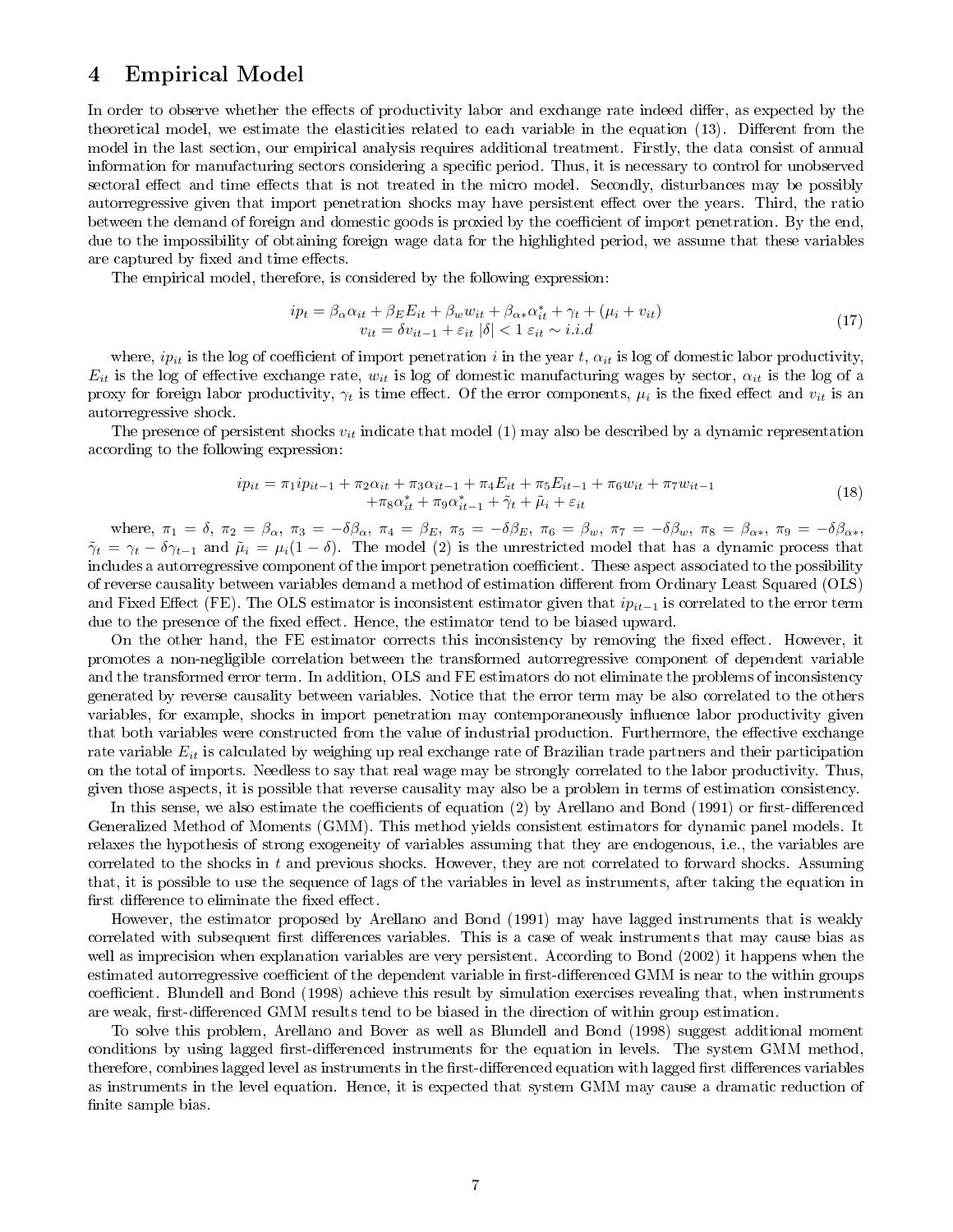However, our interest lies in the restricted parameters  $(\beta_{\alpha}, \beta_E, \beta_w, \beta_{\alpha^*}, \delta)$ . Given the estimated coefficients in (2) and the system of equation originated by the autorregressive shocks process, we estimate the restricted parameters by minimum distance method suggested by Blundell, Bond and Meghir (1996).

In possession of these results, we may verify whether our empirical findings are in concordance with the theoretical model discussed previously.

#### 5 Data

Our data covers the period between 1996 and 2011 as well as 17 manufacturing sectors classied in Table 1. It yields 255 observations. Apart from information about Brazilian manufacturing sectors, our empirical analysis also demands information from its foreign trade partners.

The sources of trade partner's information are: World Bank Database (consumer index price and exchange rate) as well as Penn World Table (GDP at chained PPPs and the number of employees). The manufacturing data are obtained from Monthly Manufacturing Survey from Brazilian Institute of Statistics and Geography PIM/IBGE (index of the number of employees associated to production. index of real payroll per worker and manufacturing production index). Annual Manufacturing Survey from Brazilian Institute of Statistics and Geography PIA-IBGE (number of employees associated to production and manufacturing value of production) and Aliceweb (Brazilian imports and exports by sector).

From this data we constructed four variables present in the theoretical model: import penetration coefficient, real effective exchange rate, Brazilian labor productivity and an index of foreign productivity. Additionally, the real payroll index, also provided by IBGE, served as a proxy for real wage.

The import coefficient was conventionally constructed as the ratio of imported value and the apparent consumption. The latter consists of the sum of the industrial production value and imports value subtracted from the exports. All measures are expressed in terms of constant prices.

|                | Table 1. Manufacturing bector Classification |              |    |                                                          |              |  |  |  |  |  |
|----------------|----------------------------------------------|--------------|----|----------------------------------------------------------|--------------|--|--|--|--|--|
|                | Beverage and Food                            | CG           | 10 | Rubber and Plastic                                       | ICG          |  |  |  |  |  |
| $\overline{2}$ | Tobacco                                      | CG           | 11 | Non-Metallic Minerals                                    | $_{\rm ICG}$ |  |  |  |  |  |
| 3              | Textile                                      | CG           | 12 | Basic Metallurgy                                         | ICG          |  |  |  |  |  |
|                | Retail                                       | CG           | 13 | Metal Products, except Capital Goods                     | ICG          |  |  |  |  |  |
| 5              | Footwear and Leather Products                | CG           | 14 | Capital Goods, except 16                                 | ICG          |  |  |  |  |  |
| 6              | Wood                                         | $_{\rm ICG}$ | 15 | Capital Goods - Electrical Electronics and Communication | ICG          |  |  |  |  |  |
|                | Paper and Printing                           | CG           | 16 | Capital Goods - Transportation                           | ICG          |  |  |  |  |  |
| 8              | Coke. Petroleum and Alcohol                  | ICG          | 17 | Furniture                                                | CG           |  |  |  |  |  |
| 9              | Chemicals and related products               | ICG.         |    |                                                          |              |  |  |  |  |  |

Table 1: Manufacturing Sector Classication

Note: Classification based on CNAE 1.0, CG - Consumption Goods Sector, ICG - Intermediate and Capital Goods Sector

The proposed real effective exchange rate is calculated by weighting the real exchange rate ( $\text{R\$}$  / LCU) of the trading partners in relation to their participation on the total imports of all 17 manufacturing sectors. The construction of real exchange rate is based on consumer prices<sup>2</sup>.

Labor productivity was built from the ratio of the value of industrial production, at 2006 prices, and the number of employees. We also propose a foreign productivity index as a proxy for trade partner's sector labor productivity. In a similar way to effective real exchange rate, this variable is constructed by weighting the labor productivity of trading partners in relation to their import's share on the total imports of all sectors.

A detailed description of these variables is following described considering  $i$  as a indication of manufacturing sector and  $t$  for year.

- i $p_{it} = log(imports_{it} / (industrial\ production\ value_{it} + imports_{it} exports_{it})$
- $\bullet$   $\alpha_{it} = log(industrial\ production\ value_{it}/number\ of\ employees\ associated\ to\ production\_{it})$
- $\bullet$   $E_{it} = log (real \ exchange rate (R\$/LCU)_{t} \times the \ import's \ share \ of \ trading \ partners \ on \ the \ total \ imports_{it})$
- $\bullet \ \alpha_{it}^* = log(traing \, partners \, labor \, productivity_t \, \times \, the \, import's \, share \, of \, trading \, partners \, on \, the \, total \, imports_{it})$

 $2$ The real exchange rate is calculated for each trading partner through the ratio of the country's consumer price indexes and the Brazilian consumer price index.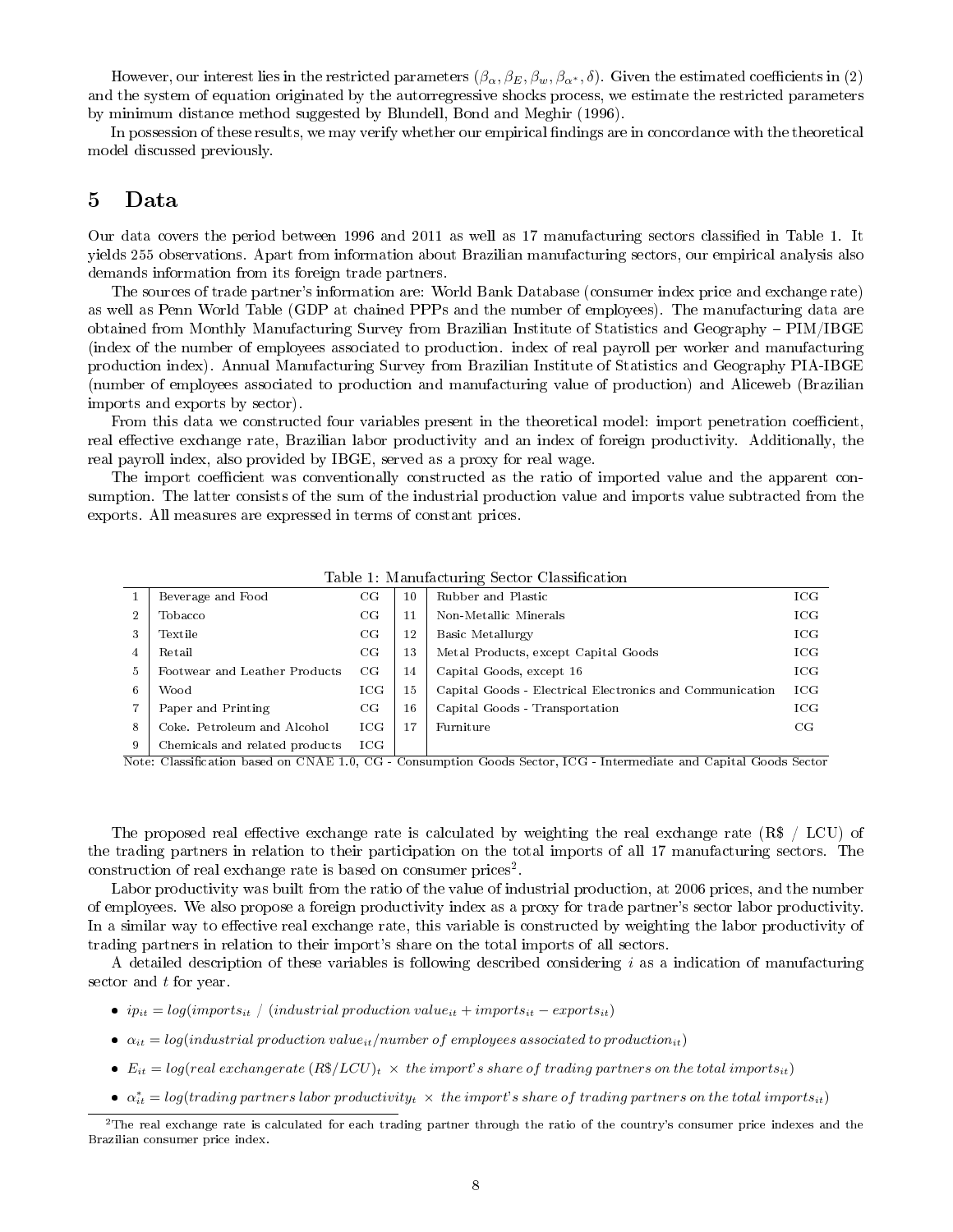| All Manufacturing industries - 17 sectors              |           |                                          |                           |                    |                    |                            |  |  |  |
|--------------------------------------------------------|-----------|------------------------------------------|---------------------------|--------------------|--------------------|----------------------------|--|--|--|
|                                                        | $ip_{it}$ | $\triangle ip_{it}$                      | $\triangle\alpha_{it}$    | $\triangle E_{it}$ | $\triangle w_{it}$ | $\triangle\alpha_{it}^*$   |  |  |  |
| $\boldsymbol{n}$                                       | 272       | 255                                      | 255                       | 255                | 255                | 255                        |  |  |  |
| mean                                                   | 0.106     | 0.071                                    | 0.007                     | $-0.033$           | 0.001              | 0.022                      |  |  |  |
| median                                                 | 0.075     | 0.073                                    | 0.007                     | $-0.036$           | 0.002              | 0.020                      |  |  |  |
| standard deviation                                     | 0.100     | 0.271                                    | 0.123                     | 0.193              | 0.072              | 0.043                      |  |  |  |
| min                                                    | 0.001     | $-1.057$                                 | $-0.420$                  | $-1.281$           | $-0.410$           | $-0.420$                   |  |  |  |
| max                                                    | 0.434     | 1.298                                    | 0.492                     | 0.452              | 0.254              | 0.268                      |  |  |  |
|                                                        |           | Consumption Goods industries - 7 sectors |                           |                    |                    |                            |  |  |  |
|                                                        | $ip_{it}$ | $\triangle ip_{it}$                      | $\Delta \alpha_{it}$      | $\triangle E_{it}$ | $\triangle w_{it}$ | $\triangle\alpha_{it}^{*}$ |  |  |  |
| $\boldsymbol{n}$                                       | 112       | 105                                      | 105                       | 105                | 105                | 105                        |  |  |  |
| mean                                                   | 0.058     | 0.062                                    | 0.002                     | $-0.048$           | 0.005              | 0.024                      |  |  |  |
| median                                                 | 0.052     | 0.062                                    | 0.008                     | $-0.035$           | 0.005              | 0.023                      |  |  |  |
| standard deviation                                     | 0.042     | 0.251                                    | 0.096                     | 0.237              | 0.086              | 0.061                      |  |  |  |
| min                                                    | 0.001     | $-0.521$                                 | $-0.269$                  | $-1.281$           | $-0.410$           | $-0.420$                   |  |  |  |
| max                                                    | 0.219     | 1.049                                    | 0.263                     | 0.452              | 0.254              | 0.268                      |  |  |  |
| Intermediate and Capital Goods industries - 10 sectors |           |                                          |                           |                    |                    |                            |  |  |  |
|                                                        | $ip_{it}$ | $\triangle ip_{it}$                      | $\triangle$ $\alpha_{it}$ | $\triangle E_{it}$ | $\triangle w_{it}$ | $\triangle\alpha_{it}^{*}$ |  |  |  |
| $\boldsymbol{n}$                                       | 160       | 150                                      | 150                       | 150                | 150                | 150                        |  |  |  |
| mean                                                   | 0.139     | 0.078                                    | 0.011                     | $-0.022$           | $-0.002$           | 0.020                      |  |  |  |
| median                                                 | 0.101     | 0.081                                    | 0.007                     | $-0.039$           | 0.000              | 0.019                      |  |  |  |
| standard deviation                                     | 0.114     | 0.284                                    | 0.138                     | 0.154              | 0.060              | 0.024                      |  |  |  |
| min                                                    | 0.008     | $-1.057$                                 | $-0.420$                  | $-0.518$           | $-0.160$           | $-0.056$                   |  |  |  |
| max                                                    | 0.434     | 1.298                                    | 0.492                     | 0.428              | 0.190              | 0.088                      |  |  |  |

Table 2: Descriptive Statistics (1996-2011)

A descriptive statistics of the variables, given by Table 2, reinforces the stylized facts about the relationship between import penetration, exchange rate and productivity. The average coefficient of import penetration, in the period between 1996 and 2011, was 10.6%. Note, however, that its average growth rate was  $7\%$  per year reflecting a substantial increase of manufacturing imports participation on domestic consumption. It is a similar result when compared to the two large groups of sectors (consumptions goods as well as intermediate and capital goods).

Otherwise, the average rate of the annual labor productivity did not strictly follow the import penetration performance. Considering all sectors, its growth rate was only 0.7% per year. For the sectors of consumption goods, the percentage is even lower, equal to 0.2%, whereas the group of intermediate and capital sectors had an annual growth rate of 1.1%.

Real effective exchange rate, by the other hand, had a distinct dynamic. As we may see, Brazilian currency strongly appreciated, in real terms, against the currencies of its trading partners. In average, the annual rate was -3.3% for all sectors. Considering the group of consumption goods sectors this rate is even inferior, reaching -4.8% per year.

Note that these facts are also compatible with the discussion presented in section 2. The increase of import penetration seems to be related to the low performance of productivity in manufacturing sectors and the trajectories appreciation of the exchange rate.

On the other hand, additional aspects deserve attention and may also be important for explaining the advance of import penetration in domestic consumption. The index of foreign productivity indicates that the partners had a better performance in terms of labor productivity. In general, the annual average growth rate for all sectors was about 2.0%. Even when segmented by the two broad groups of sectors the performance per year continues to be practically the same.

By the end, it is seems that wages do not have a large influence on the recent diffusion of imports on domestic market. It is expected that real wage would have had an increase in this period impacting negatively the Brazilian manufacturing competitiveness favoring imports. However, the average growth rate of our proxy for real wage was near zero. Specifically for the group of intermediate and capital goods sectors, the annual rate was nevertheless negative.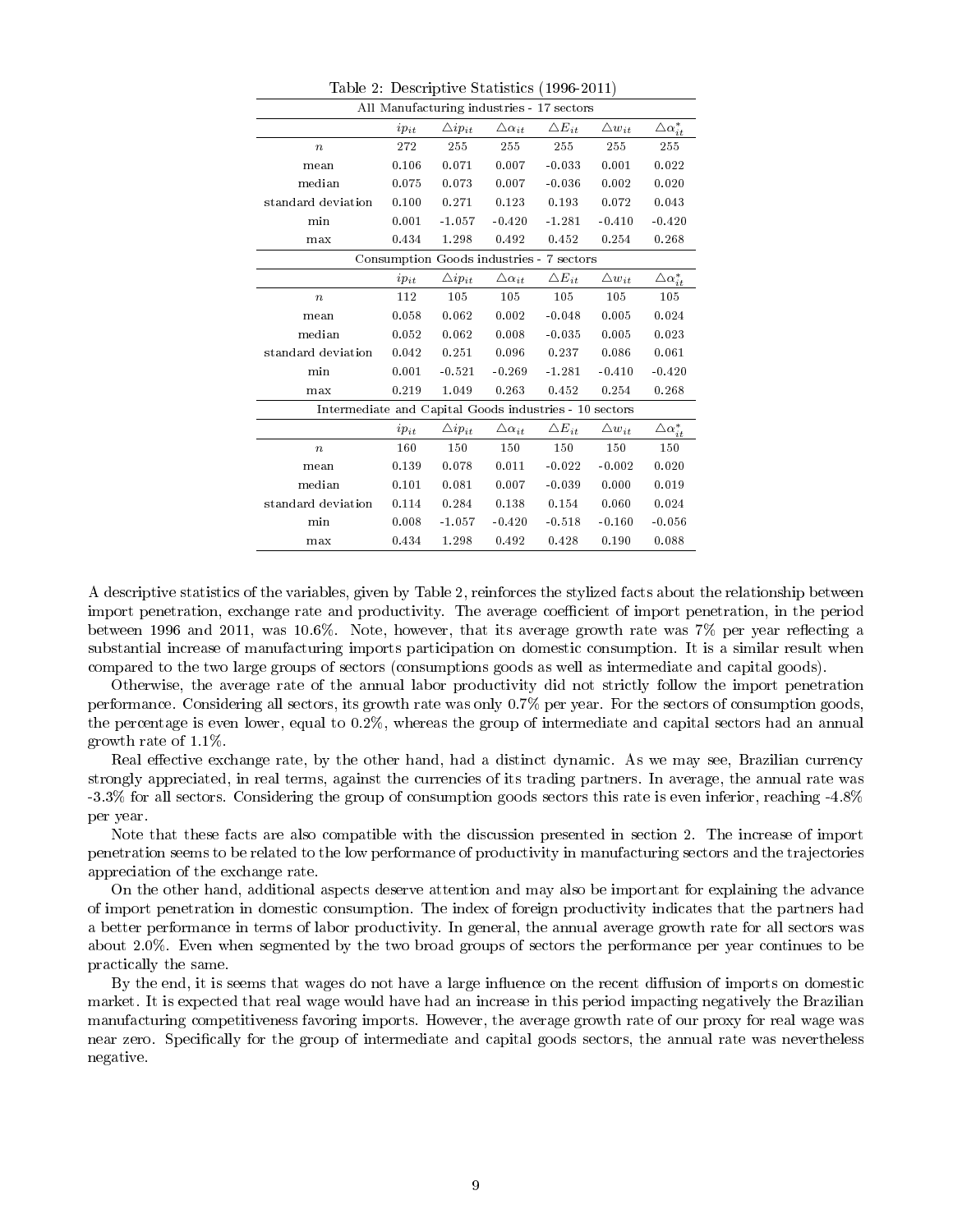### 6 Empirical Results

The restricted model described by equation  $(1)$  and the unrestricted model  $(2)$  are estimated by different methods. The estimation of (1) made use of four approaches in order to evaluate whether the results is influenced by the presence of some specific bias as discussed before: Ordinary Least Squares (OLS), Fixed Effect (FE), GMM in differences (DIFF-GMM) proposed by Arellano and Bond (1991) as well as System GMM (SYS-GMM) proposed by Arellano and Bover (1995) and Bover and Blundell (1998). After that, the method of minimum distance is applied for estimating the structural elasticities (2) through the coefficients obtained from unrestricted models.

In the first part of Table 3 we present the estimation of unrestricted models coefficients considering 17 sectors. We estimate a total of ten models. All models include year dummies for controlling time effects. The first two columns present the estimation by OLS and FE. In the following columns we report the coefficients estimated by GMM. The difference between them basically lies in the number of system equation and the composition of instrumental variables.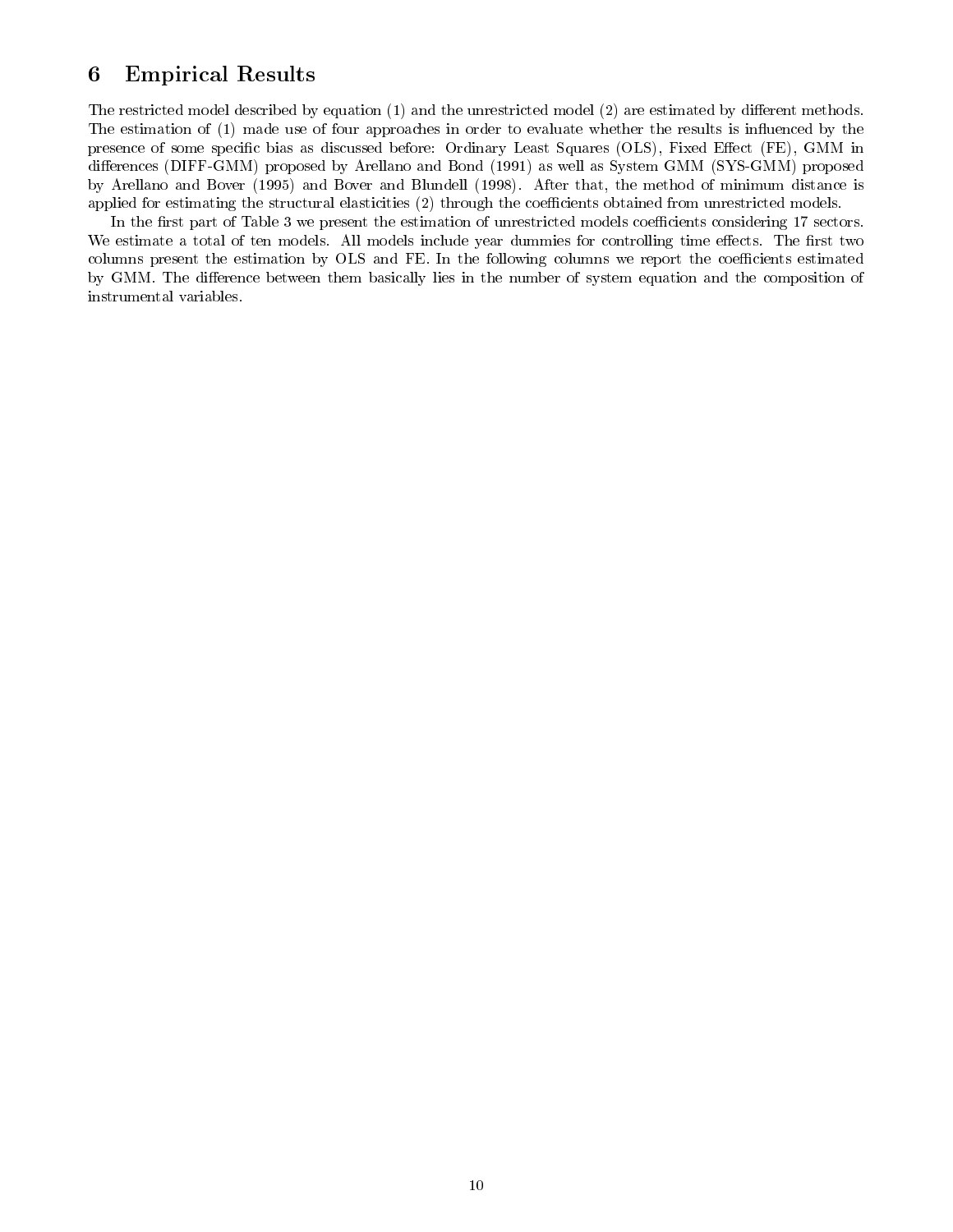|                        | Dependent Variable: $ip_{it}$ |             |                    |                     | $E_{it}$ and $\alpha_{it}^*$ as exogenous instruments |                    |             |                                                                                                                                                                                                                                                                                                                                                                                                                                                                                                                                                                                  |                                                                                                                                                                                                                                                                                                                                                                                                                                                                                                                                                    |              |
|------------------------|-------------------------------|-------------|--------------------|---------------------|-------------------------------------------------------|--------------------|-------------|----------------------------------------------------------------------------------------------------------------------------------------------------------------------------------------------------------------------------------------------------------------------------------------------------------------------------------------------------------------------------------------------------------------------------------------------------------------------------------------------------------------------------------------------------------------------------------|----------------------------------------------------------------------------------------------------------------------------------------------------------------------------------------------------------------------------------------------------------------------------------------------------------------------------------------------------------------------------------------------------------------------------------------------------------------------------------------------------------------------------------------------------|--------------|
|                        | $_{\rm OLS}$                  | $\rm FE$    | DIFF-              | $\rm{DIFF}\text{-}$ | $_{\mathrm{SYS-}}$                                    | $_{\mathrm{SYS-}}$ |             |                                                                                                                                                                                                                                                                                                                                                                                                                                                                                                                                                                                  |                                                                                                                                                                                                                                                                                                                                                                                                                                                                                                                                                    | SYS-         |
|                        |                               |             | $\rm GMM$          | $\rm GM\,M$         | $_{\mathrm{GMM}}$                                     | $\rm G\,MM$        |             |                                                                                                                                                                                                                                                                                                                                                                                                                                                                                                                                                                                  |                                                                                                                                                                                                                                                                                                                                                                                                                                                                                                                                                    | <b>GMM</b>   |
|                        |                               |             | $\left(t-2\right)$ | $(t-3)$             | $(t-2)$                                               | $\left(t-2\right)$ |             |                                                                                                                                                                                                                                                                                                                                                                                                                                                                                                                                                                                  |                                                                                                                                                                                                                                                                                                                                                                                                                                                                                                                                                    | $(t-2)$      |
| $\alpha_{it}$          | $-0.840***$                   | $-0.947***$ | $-0.816***$        | $-0.761***$         | $-0.733***$                                           | $-0.767***$        | $-0.868***$ |                                                                                                                                                                                                                                                                                                                                                                                                                                                                                                                                                                                  |                                                                                                                                                                                                                                                                                                                                                                                                                                                                                                                                                    | $-0.782***$  |
|                        | (0.135)                       | (0.134)     | (0.139)            | (0.145)             | (0.124)                                               | (0.127)            | (0.151)     | (0.165)                                                                                                                                                                                                                                                                                                                                                                                                                                                                                                                                                                          | $E_{it}$ and $\alpha_{it}^*$ as endogenous instruments<br>$_{\rm{SYS-}}$<br><b>GMM</b><br>$(t-2)$<br>$-0.754***$<br>(0.126)<br>$0.758***$<br>(0.115)<br>$-0.263***$<br>(0.100)<br>0.171<br>(0.393)<br>$0.566*$<br>(0.325)<br>$-0.590***$<br>(0.181)<br>$1.254***$<br>(0.209)<br>$-1.197***$<br>(0.421)<br>$0.995***$<br>(0.024)<br>238<br>255<br>$19\sqrt{2}$<br>274<br>275.886<br>0.135<br>0.743<br>0.019<br>0.127<br>$-0.783***$<br>(0.113)<br>$-0.213***$<br>(0.039)<br>$0.621***$<br>(0.139)<br>$1.424***$<br>(0.135)<br>$0.982***$<br>(0.005) | (0.132)      |
| $\alpha_{it-1}$        | $0.851***$                    | $0.734***$  | $0.526***$         | $0.484***$          | $0.742***$                                            | $0.752***$         | $0.552***$  |                                                                                                                                                                                                                                                                                                                                                                                                                                                                                                                                                                                  |                                                                                                                                                                                                                                                                                                                                                                                                                                                                                                                                                    | $0.766***$   |
|                        | (0.138)                       | (0.136)     | (0.105)            | (0.140)             | (0.112)                                               | (0.111)            | (0.136)     | (0.173)                                                                                                                                                                                                                                                                                                                                                                                                                                                                                                                                                                          |                                                                                                                                                                                                                                                                                                                                                                                                                                                                                                                                                    | (0.113)      |
| $E_{\,it}$             | $-0.272***$                   | $-0.252*$   | $-0.283**$         | $-0.275**$          | $-0.292***$                                           | $-0.267***$        | $-0.286***$ |                                                                                                                                                                                                                                                                                                                                                                                                                                                                                                                                                                                  |                                                                                                                                                                                                                                                                                                                                                                                                                                                                                                                                                    | $-0.260**$   |
|                        | (0.094)                       | (0.121)     | (0.128)            | (0.126)             | (0.092)                                               | (0.100)            | (0.117)     | (0.106)                                                                                                                                                                                                                                                                                                                                                                                                                                                                                                                                                                          |                                                                                                                                                                                                                                                                                                                                                                                                                                                                                                                                                    | (0.112)      |
| $E_{it-1}$             | 0.126                         | $-0.073$    | 0.030              | 0.082               | 0.190                                                 | 0.225              | $-0.071$    | 0.139                                                                                                                                                                                                                                                                                                                                                                                                                                                                                                                                                                            |                                                                                                                                                                                                                                                                                                                                                                                                                                                                                                                                                    | 0.179        |
|                        | (0.232)                       | (0.439)     | (0.389)            | (0.405)             | (0.415)                                               | (0.395)            | (0.423)     | (0.348)                                                                                                                                                                                                                                                                                                                                                                                                                                                                                                                                                                          |                                                                                                                                                                                                                                                                                                                                                                                                                                                                                                                                                    | (0.370)      |
| $\boldsymbol{w}_{it}$  | $0.483**$                     | $0.574*$    | 0.422              | 0.420               | $0.662*$                                              | $0.533*$           | $0.534*$    | $0.637**$                                                                                                                                                                                                                                                                                                                                                                                                                                                                                                                                                                        |                                                                                                                                                                                                                                                                                                                                                                                                                                                                                                                                                    | $0.521*$     |
|                        | (0.221)                       | (0.288)     | (0.313)            | (0.321)             | (0.379)                                               | (0.311)            | (0.272)     | (0.320)                                                                                                                                                                                                                                                                                                                                                                                                                                                                                                                                                                          |                                                                                                                                                                                                                                                                                                                                                                                                                                                                                                                                                    | (0.288)      |
| $w_{it-1}$             | $-0.479**$                    | $-0.265$    | $-0.160$           | $-0.206$            | $-0.646***$                                           | $-0.468**$         | 0.027       | $0.048\,$                                                                                                                                                                                                                                                                                                                                                                                                                                                                                                                                                                        |                                                                                                                                                                                                                                                                                                                                                                                                                                                                                                                                                    | $-0.482***$  |
|                        | (0.222)                       | (0.311)     | (0.202)            | (0.181)             | (0.223)                                               | (0.231)            | (0.242)     | (0.257)                                                                                                                                                                                                                                                                                                                                                                                                                                                                                                                                                                          |                                                                                                                                                                                                                                                                                                                                                                                                                                                                                                                                                    | (0.185)      |
| $\alpha_{it}^*$        | $1.451***$                    | $1.566***$  | $0.976***$         | $0.976***$          | $1.525***$                                            | $1.424***$         | $1.252***$  | $1.137**$                                                                                                                                                                                                                                                                                                                                                                                                                                                                                                                                                                        |                                                                                                                                                                                                                                                                                                                                                                                                                                                                                                                                                    | $1.278***$   |
|                        | (0.524)                       | (0.354)     | (0.350)            | (0.327)             | (0.357)                                               | (0.378)            | (0.354)     | (0.516)                                                                                                                                                                                                                                                                                                                                                                                                                                                                                                                                                                          |                                                                                                                                                                                                                                                                                                                                                                                                                                                                                                                                                    | (0.262)      |
| $\alpha^*_{it-1}$      | $-1.430**$                    | $-0.984$    | $-1.051**$         | $-1.027*$           | $-1.518***$                                           | $-1.441***$        | $-0.747$    | $-0.887*$                                                                                                                                                                                                                                                                                                                                                                                                                                                                                                                                                                        |                                                                                                                                                                                                                                                                                                                                                                                                                                                                                                                                                    | $-1.265***$  |
|                        | (0.576)                       | (0.642)     | (0.525)            | (0.526)             | (0.582)                                               | (0.540)            | (0.518)     | (0.532)                                                                                                                                                                                                                                                                                                                                                                                                                                                                                                                                                                          |                                                                                                                                                                                                                                                                                                                                                                                                                                                                                                                                                    | (0.448)      |
| $ip_{it-1}$            | $1.001***$                    | $0.800***$  | $0.759***$         | $0.743***$          | $0.994***$                                            | $0.998***$         | $0.735***$  | $0.696***$                                                                                                                                                                                                                                                                                                                                                                                                                                                                                                                                                                       |                                                                                                                                                                                                                                                                                                                                                                                                                                                                                                                                                    | $0.998***$   |
|                        | (0.012)                       | (0.043)     | (0.055)            | (0.079)             | (0.023)                                               | (0.019)            | (0.046)     | (0.063)                                                                                                                                                                                                                                                                                                                                                                                                                                                                                                                                                                          |                                                                                                                                                                                                                                                                                                                                                                                                                                                                                                                                                    | (0.017)      |
| $\boldsymbol{n}$       | $255\,$                       | $2\,55$     | 238                | 238                 | 255                                                   | 255                | 238         |                                                                                                                                                                                                                                                                                                                                                                                                                                                                                                                                                                                  |                                                                                                                                                                                                                                                                                                                                                                                                                                                                                                                                                    | 255          |
|                        |                               |             |                    |                     |                                                       |                    |             |                                                                                                                                                                                                                                                                                                                                                                                                                                                                                                                                                                                  |                                                                                                                                                                                                                                                                                                                                                                                                                                                                                                                                                    |              |
| Instruments            |                               |             | $20\sqrt{1}$       | $1\,8\,5$           | $\bf 241$                                             | $24\,0$            | $2\,08$     |                                                                                                                                                                                                                                                                                                                                                                                                                                                                                                                                                                                  |                                                                                                                                                                                                                                                                                                                                                                                                                                                                                                                                                    | $27\sqrt{3}$ |
| Sargan Statistic       |                               |             | 215.431            | 191.793             | 251.793                                               | 245.986            | 217.713     | 202.960                                                                                                                                                                                                                                                                                                                                                                                                                                                                                                                                                                          |                                                                                                                                                                                                                                                                                                                                                                                                                                                                                                                                                    | 265.084      |
| p-valor (Sargan)       |                               |             | 0.029              | 0.055               | 0.058                                                 | 0.086              | 0.050       | 0.038                                                                                                                                                                                                                                                                                                                                                                                                                                                                                                                                                                            |                                                                                                                                                                                                                                                                                                                                                                                                                                                                                                                                                    | 0.245        |
| p-valor                |                               |             |                    |                     | 0.635                                                 | 0.831              |             |                                                                                                                                                                                                                                                                                                                                                                                                                                                                                                                                                                                  |                                                                                                                                                                                                                                                                                                                                                                                                                                                                                                                                                    | 0.951        |
| $(Diff-Sargan)$        |                               |             |                    |                     |                                                       |                    |             |                                                                                                                                                                                                                                                                                                                                                                                                                                                                                                                                                                                  |                                                                                                                                                                                                                                                                                                                                                                                                                                                                                                                                                    |              |
|                        |                               |             |                    |                     |                                                       |                    |             |                                                                                                                                                                                                                                                                                                                                                                                                                                                                                                                                                                                  |                                                                                                                                                                                                                                                                                                                                                                                                                                                                                                                                                    |              |
| p-valor $(AR(1))$      |                               |             | 0.015              | 0.012               | 0.017                                                 | 0.021              | 0.023       |                                                                                                                                                                                                                                                                                                                                                                                                                                                                                                                                                                                  |                                                                                                                                                                                                                                                                                                                                                                                                                                                                                                                                                    | 0.021        |
| p-valor $(AR(2))$      |                               |             | 0.136              | 0.133               | 0.127                                                 | 0.145              | 0.147       | 0.147                                                                                                                                                                                                                                                                                                                                                                                                                                                                                                                                                                            |                                                                                                                                                                                                                                                                                                                                                                                                                                                                                                                                                    | 0.148        |
|                        |                               | $-0.902***$ |                    |                     | $-0.782***$                                           |                    |             |                                                                                                                                                                                                                                                                                                                                                                                                                                                                                                                                                                                  |                                                                                                                                                                                                                                                                                                                                                                                                                                                                                                                                                    |              |
| $\beta_{\alpha}$       | $-0.866***$                   |             | $-0.851***$        | $-0.813***$         |                                                       | $-0.805***$        |             |                                                                                                                                                                                                                                                                                                                                                                                                                                                                                                                                                                                  |                                                                                                                                                                                                                                                                                                                                                                                                                                                                                                                                                    | $-0.796***$  |
|                        | (0.130)                       | (0.104)     | (0.113)            | (0.117)             | (0.105)                                               | (0.101)            |             |                                                                                                                                                                                                                                                                                                                                                                                                                                                                                                                                                                                  |                                                                                                                                                                                                                                                                                                                                                                                                                                                                                                                                                    | (0.101)      |
| $\beta_E$              | $-0.219***$                   | $-0.321***$ | $-0.316***$        | $-0.300***$         | $-0.248***$                                           | $-0.229***$        |             |                                                                                                                                                                                                                                                                                                                                                                                                                                                                                                                                                                                  |                                                                                                                                                                                                                                                                                                                                                                                                                                                                                                                                                    | $-0.203***$  |
|                        | (0.075)                       | (0.077)     | (0.087)            | (0.099)             | (0.053)                                               | (0.038)            | (0.093)     | ${\rm DIFF}$ -<br>$\rm{DIFF}\text{-}$<br><b>GMM</b><br>GMM<br>$(t-2)$<br>$(t-3)$<br>$-0.816***$<br>$0.438**$<br>$-0.297***$<br>0.018<br>$-0.779***$<br>$-0.707***$<br>(0.103)<br>(0.113)<br>$-0.403***$<br>$-0.364***$<br>(0.086)<br>$0.405***$<br>$0.352***$<br>(0.177)<br>$0.860***$<br>(0.392)<br>$0.712***$<br>(0.032)<br>0.526<br>0.767<br>(ii) the models in columns 3 and 7 include $t-2$ and earlier lags as instruments and models in columns 4 and 8 include as instruments $t-3$ and earlier lags.<br>(iii) the models in columns 5 and 9 include $t-2$ and earlier l |                                                                                                                                                                                                                                                                                                                                                                                                                                                                                                                                                    | (0.038)      |
| $\beta_w$              | $0.419***$                    | $0.640***$  | $0.106***$         | $0.223***$          | $0.528***$                                            | $0.429***$         |             |                                                                                                                                                                                                                                                                                                                                                                                                                                                                                                                                                                                  |                                                                                                                                                                                                                                                                                                                                                                                                                                                                                                                                                    | $0.357***$   |
|                        | (0.206)                       | (0.181)     | (0.124)            | (0.122)             | (0.170)                                               | (0.153)            | (0.161)     |                                                                                                                                                                                                                                                                                                                                                                                                                                                                                                                                                                                  |                                                                                                                                                                                                                                                                                                                                                                                                                                                                                                                                                    | (0.103)      |
| $\beta_{\alpha*}$      | $1.761***$                    | $1.746***$  | $0.616***$         | $0.753***$          | $1.093***$                                            | $1.573***$         | $1.280***$  |                                                                                                                                                                                                                                                                                                                                                                                                                                                                                                                                                                                  |                                                                                                                                                                                                                                                                                                                                                                                                                                                                                                                                                    | $1.430***$   |
|                        | (0.471)                       | (0.246)     | (0.160)            | (0.173)             | (0.191)                                               | (0.210)            | (0.311)     |                                                                                                                                                                                                                                                                                                                                                                                                                                                                                                                                                                                  |                                                                                                                                                                                                                                                                                                                                                                                                                                                                                                                                                    | (0.185)      |
| $\rho$                 | $0.986***$                    | $0.789***$  | $0.795***$         | $0.833***$          | $0.974***$                                            | $0.984***$         | $0.737***$  |                                                                                                                                                                                                                                                                                                                                                                                                                                                                                                                                                                                  |                                                                                                                                                                                                                                                                                                                                                                                                                                                                                                                                                    | $0.982***$   |
|                        | (0.005)                       | (0.026)     | (0.041)            | (0.047)             | (0.004)                                               | (0.004)            | (0.026)     |                                                                                                                                                                                                                                                                                                                                                                                                                                                                                                                                                                                  |                                                                                                                                                                                                                                                                                                                                                                                                                                                                                                                                                    | (0.004)      |
|                        |                               |             |                    |                     |                                                       |                    |             |                                                                                                                                                                                                                                                                                                                                                                                                                                                                                                                                                                                  |                                                                                                                                                                                                                                                                                                                                                                                                                                                                                                                                                    |              |
| $p$ -valor<br>(COMFAC) | 0.220                         | 0.862       | 0.309              | 0.379               | 0.136                                                 | 0.554              |             |                                                                                                                                                                                                                                                                                                                                                                                                                                                                                                                                                                                  | 0.255                                                                                                                                                                                                                                                                                                                                                                                                                                                                                                                                              | 0.391        |

Table 3: Unrestricted and Restricted Models Estimates - all sectors

(iv) the models in columns 6 and 10 include  $t - 2$  and earlier lags as instruments in equation in differences and  $t - 1$  as instruments in the equation in level, with

exception of labor productivity variables where we consider  $t - 2$  as instrument in equation in levels.

In the case of the models among the third and six columns we consider the micro-model hypothesis. It is assumed that the real effective exchange rate and the foreign labor productivity index are exogenous, i.e., there is no sequence of lag instruments related to these variables in the first difference equation as well as in the equation in levels when the SYS-GMM is considered.

However, the construction of these two variables, as discussed earlier, involves measures that may be correlated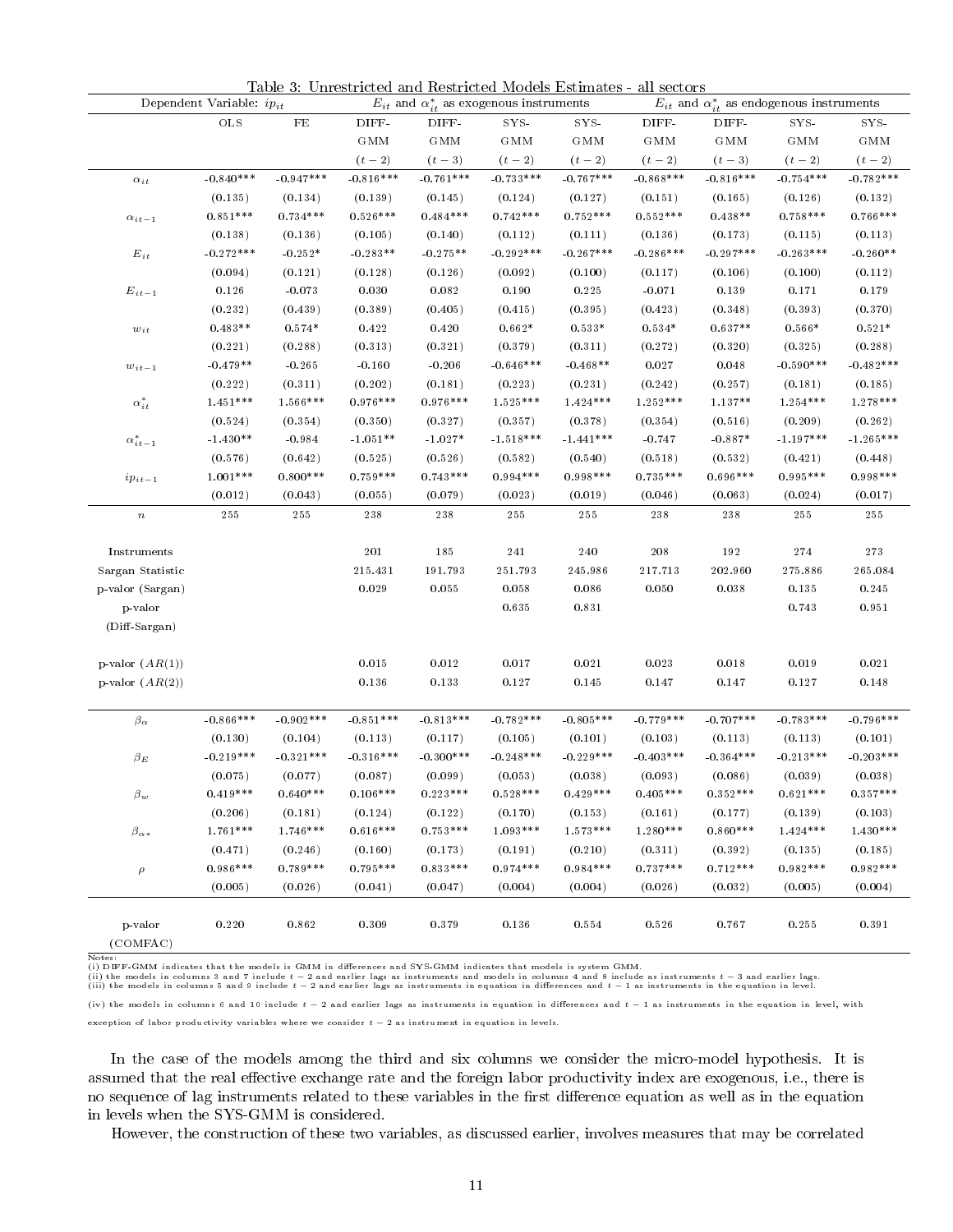to the others variables. The exogeneity of trading partner's exchange rate and their labor productivity, that are used for constructing the variables, is less controversial especially because we are dealing with a level analysis based in manufacturing sectors. Thus, we expect that sector shocks on Brazilian import penetration do not inuence contemporaneous partner's exchanges rates and labor productivity. However, despite of this fact, these two variables also depends on the trading partners import's participation on total sector imports that may impose simultaneity bias. For this reason, the models in columns 7 to 10 consider all variable in the system as endogenous.

Furthermore, the composition of instruments is also changed according to the sequence of lags. It may influence the validity of instruments as reported by Sargan test of over-identifying restriction, shown in the second part of Table 3. In the DIFF-GMM models of the columns 4 and 8, we impose the structure of lags inferior to  $t-3$  in the equation in first difference. Taking into account SYS-GMM, we do not change the sequence of instruments in the first difference equation, imposing lags dated  $t-2$  and earlier. However, in the level equation, the lags of labor productivity  $(\Delta log(\alpha_{it}))$  instruments is changed from t-1 to t-2.

In this context, the estimation of all unrestricted models reveals firstly that there is no problem of residual serial correlation in lag 2. The null hypothesis is rejected at 10% validating the assumption that import penetration shocks may be described by an autoregressive process. However, the Sargan tests indicate that there is poor evidence that instruments are valid in DIFF-GMM models even when the composite of instruments is dated to  $t-3$  and earlier. The null hypothesis that instruments are valid is rejected at conventional levels. In addition, our results also suggest that these instruments are weak.

According to Bond (2002) when the estimated lag coefficient of dependent variable in DIFF-GMM models is near to the same coefficient estimated by FE give us evidence that instruments are highly persistence or close to random walk processes. As discussed in section 4, it may generate downward bias on the estimator. On the other hand, SYS-GMM exploits additional moment conditions by using lagged first differences as instruments for the equations in levels. As a result, the autoregressive coefficient of dependent variable is higher and lies between FE and OLS estimator as predicted by Bond (2002). In general, OLS estimator gives an upward bias on the autoregressive coefficient of dependent variable by the presence of sector-specific effect.

Generally, our SYS-GMM estimation model improves the power of Sargan tests. Nevertheless, only two models reported in columns 7 and 8 of Table 3 have a p-value superior than 10%. Furthermore, the difference Sargan test reveals that additional first difference instruments present in SYS-GMM models are valid at level superior to 10%. Note further that the most improvement on p-value of Sargan test occurs when we change the lag of labor productivity first difference instruments to  $t-2$  in level equation.

In light of this econometrics aspects, unrestricted model estimated by SYS-GMM appear to be reasonable, especially in the case where  $E_{it}$  and  $y_{it}^*$  are assumed to be endogenous. It may be explained by the presence of simultaneous correlation between import penetration variable and trading partners import's participation on total sector imports used as a weight in  $E_{it}$  and  $y_{it}^*$  construction.

Despite of the fact that the last SYS-GMM model in Table 3 is preferred to the model in column 6, it does not impact decisively the coefficients of restricted model. Different from unrestricted models, they are estimated by minimum distance method as proposed by Bond (2002). Only the coefficient associated to the real wage has changed, but not in expressive magnitude. Thus, regardless the assumption that is made about  $E_{it}$  and  $y_{it}^*$ , it does not influence our conclusion about the impact of exchange rate and labor productivity on import penetration. Furthermore, according to COMFAC test, presented in the end of the Table 3, the restrictions imposed by minimum distance estimation are easily accepted.

As predicted by the micro-model, the impact of domestic labor productivity on import penetration is negative and superior to exchange rate. Considering only the SYS-GMM models, the value of productivity coefficient is at least three times larger than the exchange rate coefficients. It is the preliminary evidence supported by the micro-model, i.e., the presence of foreign inputs in the domestic production implies that labor productivity play a superior role in import penetration when compared to effective real exchange rate.

Some additional aspects of results deserve attention. Our real wage proxy estimator is significant and as expected has a positive impact on import penetration. In absolute terms, its impact is also superior to the of exchange rate. More interesting is the fact that the index of foreign labor productivity has the highest impact on the import penetration. Generally, the estimated elasticity is superior to the unity while domestic labor productivity has a value near to 0.8. Considering the last model, the ratio between domestic and foreign labor productivity elasticity is around 0.56, a representative percentage.

Our argument that foreign inputs matters to explain why exchange rate is less important than labor productivity lies in the fact that the participation of intermediate and capital goods in the domestic market is inelastic to effective exchange rate of the sector. At the moment that national manufacturing industry is deeply dependent of some foreign goods for producing, it is less likely that changes in the exchange rate may affect their consumption in domestic market. It seems the case of intermediate and capital sectors. Table 4 presents the model estimation for these group that includes 10 sectors. We impose the exactly structure of lags for instrumental variables presented in all sectors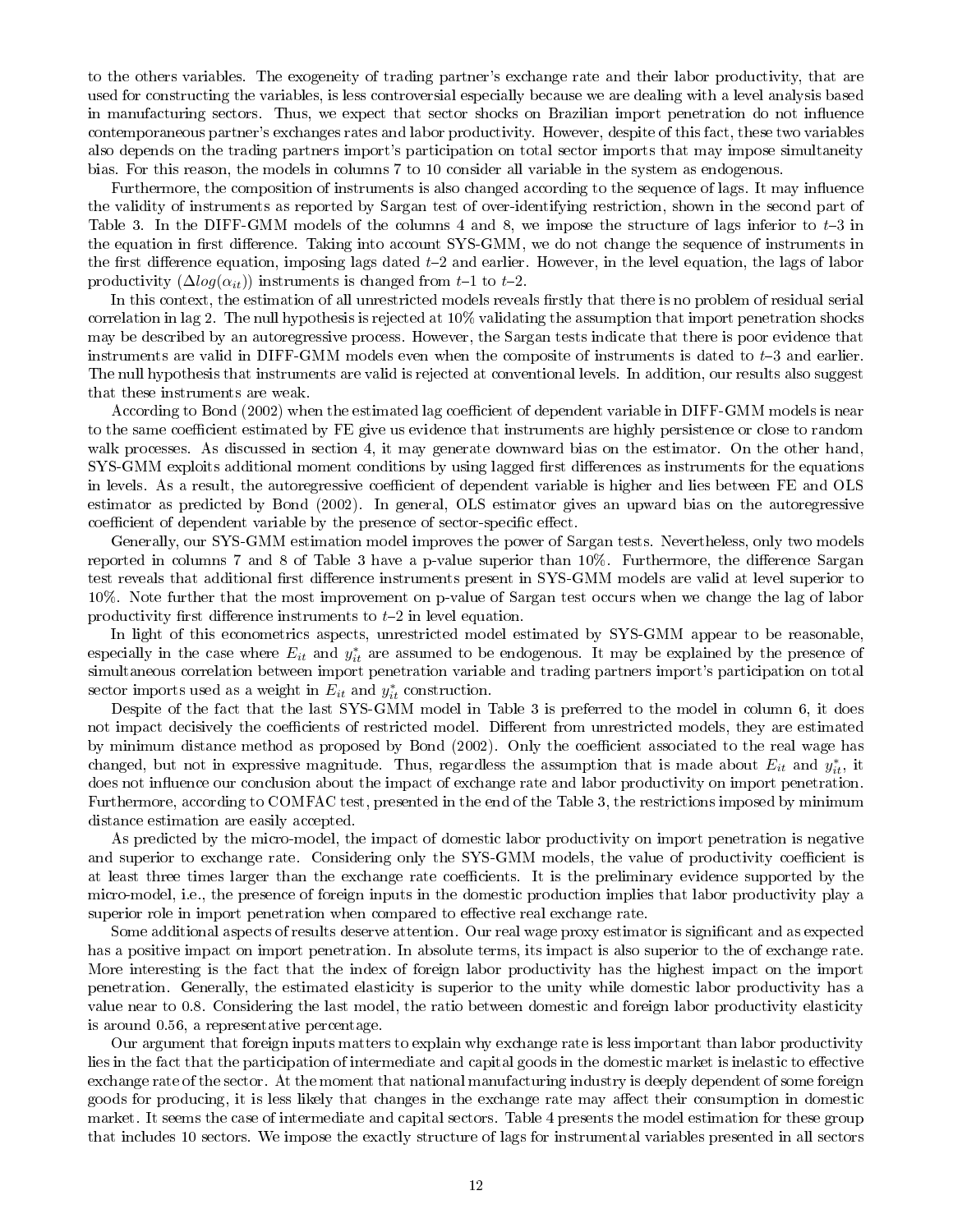regression shown previously.

|                       |                          | Table 4: Unrestricted and Restricted Models Estimates - Intermediate and Capital Good Sectors |                    |             |                                                       |                    |                   |                                                                                                                                                                                                                                                                                                                                                                                                                                                                                                                                                                                                                                                                                                                                                                                                                                                                                                                |             |             |  |
|-----------------------|--------------------------|-----------------------------------------------------------------------------------------------|--------------------|-------------|-------------------------------------------------------|--------------------|-------------------|----------------------------------------------------------------------------------------------------------------------------------------------------------------------------------------------------------------------------------------------------------------------------------------------------------------------------------------------------------------------------------------------------------------------------------------------------------------------------------------------------------------------------------------------------------------------------------------------------------------------------------------------------------------------------------------------------------------------------------------------------------------------------------------------------------------------------------------------------------------------------------------------------------------|-------------|-------------|--|
|                       | Dependent Variable: ipit |                                                                                               |                    |             | $E_{it}$ and $\alpha_{it}^*$ as exogenous instruments |                    |                   |                                                                                                                                                                                                                                                                                                                                                                                                                                                                                                                                                                                                                                                                                                                                                                                                                                                                                                                |             |             |  |
|                       | $_{\rm OLS}$             | $\rm FE$                                                                                      | DIFF-              | DIFF-       | $_{\mathrm{SYS-}}$                                    | $_{\mathrm{SYS-}}$ | DIFF-             |                                                                                                                                                                                                                                                                                                                                                                                                                                                                                                                                                                                                                                                                                                                                                                                                                                                                                                                |             |             |  |
|                       |                          |                                                                                               | $\rm G\,MM$        | <b>GMM</b>  | $_{\mathrm{GMM}}$                                     | GMM                | $_{\mathrm{GMM}}$ | GMM                                                                                                                                                                                                                                                                                                                                                                                                                                                                                                                                                                                                                                                                                                                                                                                                                                                                                                            |             | <b>GMM</b>  |  |
|                       |                          |                                                                                               | $\left(t-2\right)$ | $(t-3)$     | $(t - 2)$                                             | $(t - 2)$          | $(t-2)$           | $(t-3)$                                                                                                                                                                                                                                                                                                                                                                                                                                                                                                                                                                                                                                                                                                                                                                                                                                                                                                        | $(t-2)$     | $(t-2)$     |  |
| $\alpha_{it}$         | $-0.852***$              | $-1.091***$                                                                                   | $-1.090***$        | $-1.112***$ | $-0.802***$                                           | $-0.826***$        | $-1.114***$       | $-1.032***$                                                                                                                                                                                                                                                                                                                                                                                                                                                                                                                                                                                                                                                                                                                                                                                                                                                                                                    | $-0.790***$ | $-0.791***$ |  |
|                       | (0.174)                  | (0.169)                                                                                       | (0.151)            | (0.160)     | (0.205)                                               | (0.227)            | (0.156)           | (0.182)                                                                                                                                                                                                                                                                                                                                                                                                                                                                                                                                                                                                                                                                                                                                                                                                                                                                                                        | (0.230)     | (0.234)     |  |
| $\alpha_{it-1}$       | $0.885***$               | 0.337                                                                                         | 0.348              | 0.264       | $0.811***$                                            | $0.812***$         | $0.276\,$         | 0.117                                                                                                                                                                                                                                                                                                                                                                                                                                                                                                                                                                                                                                                                                                                                                                                                                                                                                                          | $0.804***$  | $0.802***$  |  |
|                       | (0.181)                  | (0.279)                                                                                       | (0.234)            | (0.230)     | (0.215)                                               | (0.215)            | (0.248)           | (0.293)                                                                                                                                                                                                                                                                                                                                                                                                                                                                                                                                                                                                                                                                                                                                                                                                                                                                                                        | (0.237)     | (0.237)     |  |
| $E_{\,it}$            | $-0.143$                 | $-0.135$                                                                                      | $-0.136$           | $-0.205$    | $-0.167$                                              | $-0.173$           | $-0.262$          | $-0.317$                                                                                                                                                                                                                                                                                                                                                                                                                                                                                                                                                                                                                                                                                                                                                                                                                                                                                                       | $-0.178$    | $-0.233$    |  |
|                       | (0.376)                  | (0.380)                                                                                       | (0.325)            | (0.374)     | (0.393)                                               | (0.443)            | (0.407)           |                                                                                                                                                                                                                                                                                                                                                                                                                                                                                                                                                                                                                                                                                                                                                                                                                                                                                                                | (0.463)     |             |  |
| $E_{it-1}$            | 0.671                    | 0.718                                                                                         | 0.703              | 0.554       | 0.754                                                 | 0.710              | $0.627\,$         |                                                                                                                                                                                                                                                                                                                                                                                                                                                                                                                                                                                                                                                                                                                                                                                                                                                                                                                |             |             |  |
|                       | (0.532)                  | (0.727)                                                                                       | (0.659)            | (0.574)     | (0.724)                                               | (0.779)            | (0.613)           |                                                                                                                                                                                                                                                                                                                                                                                                                                                                                                                                                                                                                                                                                                                                                                                                                                                                                                                |             |             |  |
| $\boldsymbol{w}_{it}$ | 0.371                    | 0.486                                                                                         | 0.528              | 0.595       | 0.43                                                  | 0.450              | 0.451             |                                                                                                                                                                                                                                                                                                                                                                                                                                                                                                                                                                                                                                                                                                                                                                                                                                                                                                                |             |             |  |
|                       | (0.316)                  | (0.322)                                                                                       | (0.356)            | (0.407)     | (0.492)                                               | (0.399)            | (0.292)           |                                                                                                                                                                                                                                                                                                                                                                                                                                                                                                                                                                                                                                                                                                                                                                                                                                                                                                                |             |             |  |
|                       | $-0.316$                 | 0.014                                                                                         | 0.040              | 0.142       | $-0.492$                                              | $-0.405$           | 0.284             |                                                                                                                                                                                                                                                                                                                                                                                                                                                                                                                                                                                                                                                                                                                                                                                                                                                                                                                |             |             |  |
| $w_{it-1}$            |                          |                                                                                               |                    |             |                                                       |                    |                   |                                                                                                                                                                                                                                                                                                                                                                                                                                                                                                                                                                                                                                                                                                                                                                                                                                                                                                                |             |             |  |
|                       | (0.371)                  | (0.454)                                                                                       | (0.425)            | (0.439)     | (0.489)                                               | (0.475)            | (0.370)           |                                                                                                                                                                                                                                                                                                                                                                                                                                                                                                                                                                                                                                                                                                                                                                                                                                                                                                                |             |             |  |
| $\alpha_{it}^*$       | 1.975                    | 2.318                                                                                         | 2.294              | 1.856       | 2.179                                                 | 2.147              | 1.767             |                                                                                                                                                                                                                                                                                                                                                                                                                                                                                                                                                                                                                                                                                                                                                                                                                                                                                                                |             |             |  |
|                       | (1.353)                  | (1.755)                                                                                       | (1.548)            | (1.688)     | (1.651)                                               | (1.788)            | (1.556)           |                                                                                                                                                                                                                                                                                                                                                                                                                                                                                                                                                                                                                                                                                                                                                                                                                                                                                                                |             |             |  |
| $\alpha^*_{it-1}$     | $-2.085$                 | $-2.801$                                                                                      | $-2.778$           | $-2.726$    | $-2.161$                                              | $-2.208$           | $-2.432$          |                                                                                                                                                                                                                                                                                                                                                                                                                                                                                                                                                                                                                                                                                                                                                                                                                                                                                                                |             |             |  |
|                       | (1.425)                  | (2.492)                                                                                       | (2.155)            | (2.264)     | (1.682)                                               | (1.730)            | (2.199)           |                                                                                                                                                                                                                                                                                                                                                                                                                                                                                                                                                                                                                                                                                                                                                                                                                                                                                                                |             |             |  |
| $ip_{it-1}$           | $0.965***$               | $0.622***$                                                                                    | $0.628***$         | $0.604***$  | $0.918***$                                            | $0.932***$         | $0.600***$        |                                                                                                                                                                                                                                                                                                                                                                                                                                                                                                                                                                                                                                                                                                                                                                                                                                                                                                                |             |             |  |
|                       | (0.020)                  | (0.103)                                                                                       | (0.090)            | (0.103)     | (0.021)                                               | (0.024)            | (0.104)           | (0.118)                                                                                                                                                                                                                                                                                                                                                                                                                                                                                                                                                                                                                                                                                                                                                                                                                                                                                                        | (0.023)     |             |  |
| $\boldsymbol{n}$      | 150                      | 150                                                                                           | 140                | 140         | 150                                                   | 150                | 140               | 140                                                                                                                                                                                                                                                                                                                                                                                                                                                                                                                                                                                                                                                                                                                                                                                                                                                                                                            | 150         | 150         |  |
|                       |                          |                                                                                               |                    |             |                                                       |                    |                   |                                                                                                                                                                                                                                                                                                                                                                                                                                                                                                                                                                                                                                                                                                                                                                                                                                                                                                                |             |             |  |
| Instruments           |                          |                                                                                               | 129                | 120         | 173                                                   | 172                | 129               | 120                                                                                                                                                                                                                                                                                                                                                                                                                                                                                                                                                                                                                                                                                                                                                                                                                                                                                                            | 195         | 194         |  |
| Sargan Statistic      |                          |                                                                                               | 112.2              | 108.08      | 130.77                                                | 129.5              | 108.886           | 104.583                                                                                                                                                                                                                                                                                                                                                                                                                                                                                                                                                                                                                                                                                                                                                                                                                                                                                                        | 146.490     | 143.690     |  |
| p-valor (Sargan)      |                          |                                                                                               | 0.322              | 0.208       | 0.869                                                 | 0.874              | 0.404             | 0.282                                                                                                                                                                                                                                                                                                                                                                                                                                                                                                                                                                                                                                                                                                                                                                                                                                                                                                          | 0.921       | 0.937       |  |
| p-valor               |                          |                                                                                               |                    |             | 1.000                                                 | 1.000              |                   |                                                                                                                                                                                                                                                                                                                                                                                                                                                                                                                                                                                                                                                                                                                                                                                                                                                                                                                | 0.998       | 0.999       |  |
| $(Diff-Sargan)$       |                          |                                                                                               |                    |             |                                                       |                    |                   |                                                                                                                                                                                                                                                                                                                                                                                                                                                                                                                                                                                                                                                                                                                                                                                                                                                                                                                |             |             |  |
|                       |                          |                                                                                               |                    |             |                                                       |                    |                   |                                                                                                                                                                                                                                                                                                                                                                                                                                                                                                                                                                                                                                                                                                                                                                                                                                                                                                                |             |             |  |
| p-valor $(AR(1))$     |                          |                                                                                               | 0.043              | 0.041       | 0.054                                                 | 0.06               | 0.04              | 0.032                                                                                                                                                                                                                                                                                                                                                                                                                                                                                                                                                                                                                                                                                                                                                                                                                                                                                                          | 0.061       | 0.061       |  |
| p-valor $(AR(2))$     |                          |                                                                                               | 0.166              | 0.162       | 0.153                                                 | 0.167              | 0.188             | 0.144                                                                                                                                                                                                                                                                                                                                                                                                                                                                                                                                                                                                                                                                                                                                                                                                                                                                                                          | 0.146       | 0.165       |  |
|                       |                          |                                                                                               |                    |             |                                                       |                    |                   |                                                                                                                                                                                                                                                                                                                                                                                                                                                                                                                                                                                                                                                                                                                                                                                                                                                                                                                |             |             |  |
| $\beta_{\alpha}$      | $-0.663***$              | $-0.857***$                                                                                   | $-0.810***$        | $-0.741***$ | $-0.783***$                                           | $-0.948***$        | $-0.808***$       | $-0.507***$                                                                                                                                                                                                                                                                                                                                                                                                                                                                                                                                                                                                                                                                                                                                                                                                                                                                                                    | $-0.983***$ | $-0.585***$ |  |
|                       | (0.134)                  | (0.106)                                                                                       | (0.092)            | (0.080)     | (0.088)                                               | (0.104)            | (0.081)           |                                                                                                                                                                                                                                                                                                                                                                                                                                                                                                                                                                                                                                                                                                                                                                                                                                                                                                                |             |             |  |
| $\beta_E$             | 0.041                    | 0.042                                                                                         | 0.233              | 0.230       | $-0.061$                                              | $-0.100$           | 0.233             |                                                                                                                                                                                                                                                                                                                                                                                                                                                                                                                                                                                                                                                                                                                                                                                                                                                                                                                |             |             |  |
|                       | (0.351)                  | (0.147)                                                                                       | (0.168)            | (0.186)     | (0.328)                                               | (0.302)            | (0.177)           |                                                                                                                                                                                                                                                                                                                                                                                                                                                                                                                                                                                                                                                                                                                                                                                                                                                                                                                |             |             |  |
| $\beta_w$             | 0.265                    | 0.051                                                                                         | $-0.116$           | 0.040       | 0.206                                                 | 0.332              | 0.168             |                                                                                                                                                                                                                                                                                                                                                                                                                                                                                                                                                                                                                                                                                                                                                                                                                                                                                                                |             |             |  |
|                       | (0.302)                  | (0.162)                                                                                       | (0.153)            | (0.150)     | (0.214)                                               | (0.215)            | (0.164)           |                                                                                                                                                                                                                                                                                                                                                                                                                                                                                                                                                                                                                                                                                                                                                                                                                                                                                                                |             |             |  |
| $\beta_{\alpha*}$     | $1.696***$               | $1.682***$                                                                                    | $1.862***$         | $1.554***$  | $1.919***$                                            | $1.417***$         | $1.495***$        |                                                                                                                                                                                                                                                                                                                                                                                                                                                                                                                                                                                                                                                                                                                                                                                                                                                                                                                |             |             |  |
|                       |                          |                                                                                               |                    |             |                                                       |                    |                   |                                                                                                                                                                                                                                                                                                                                                                                                                                                                                                                                                                                                                                                                                                                                                                                                                                                                                                                |             |             |  |
|                       | (0.501)                  | (0.523)                                                                                       | (0.470)            | (0.408)     | (0.375)                                               | (0.201)            | (0.388)           |                                                                                                                                                                                                                                                                                                                                                                                                                                                                                                                                                                                                                                                                                                                                                                                                                                                                                                                |             |             |  |
| $\rho$                | $0.980***$               | $0.870***$                                                                                    | $0.888***$         | $0.861***$  | $0.961***$                                            | $0.955***$         | $0.864***$        |                                                                                                                                                                                                                                                                                                                                                                                                                                                                                                                                                                                                                                                                                                                                                                                                                                                                                                                |             |             |  |
|                       | (0.012)                  | (0.059)                                                                                       | (0.054)            | (0.040)     | (0.007)                                               | (0.006)            | (0.044)           |                                                                                                                                                                                                                                                                                                                                                                                                                                                                                                                                                                                                                                                                                                                                                                                                                                                                                                                |             |             |  |
|                       |                          |                                                                                               |                    |             |                                                       |                    |                   |                                                                                                                                                                                                                                                                                                                                                                                                                                                                                                                                                                                                                                                                                                                                                                                                                                                                                                                |             |             |  |
| p-valor               | 0.267                    | 0.000                                                                                         | 0.000              | 0.014       | 0.060                                                 | 0.110              | 0.025             |                                                                                                                                                                                                                                                                                                                                                                                                                                                                                                                                                                                                                                                                                                                                                                                                                                                                                                                |             |             |  |
| (COMFAC)              |                          |                                                                                               |                    |             |                                                       |                    |                   | $E_{it}$ and $\alpha_{it}^*$ as endogenous instruments<br>$_{\mathrm{SYS-}}$<br>DIFF-<br>$_{\mathrm{SYS-}}$<br>$_{\mathrm{GMM}}$<br>(0.423)<br>(0.499)<br>0.421<br>0.568<br>0.616<br>(0.615)<br>(0.771)<br>(0.756)<br>0.521<br>0.528<br>0.457<br>(0.370)<br>(0.422)<br>(0.373)<br>0.301<br>$-0.403$<br>$-0.389$<br>(0.351)<br>(0.447)<br>(0.431)<br>0.863<br>1.842<br>1.922<br>(1.978)<br>(1.851)<br>(1.714)<br>$-2.094$<br>$-2.018$<br>$-2.034$<br>(2.056)<br>(1.793)<br>(1.651)<br>$0.579***$<br>$0.933***$<br>$0.934***$<br>(0.026)<br>(0.097)<br>(0.107)<br>(0.122)<br>$-0.562***$<br>$1.324***$<br>$-0.382$<br>(0.137)<br>(0.322)<br>(0.409)<br>$0.602***$<br>$-0.623***$<br>$0.787***$<br>(0.216)<br>(0.245)<br>(0.250)<br>$1.828***$<br>$0.895***$<br>$2.454***$<br>(0.383)<br>(0.219)<br>(0.224)<br>$0.839***$<br>$0.992***$<br>$0.951***$<br>(0.039)<br>(0.007)<br>(0.010)<br>0.000<br>0.000<br>0.000 |             |             |  |

Table 4: Unrestricted and Restricted Models Estimates - Intermediate and Capital Good Sectors

Notes:

(i) DIFF-GMM indicates that the models is GMM in differences and SYS-GMM indicates that models is system GMM.

(ii) the models in columns 3 and 7 include  $t-2$  and earlier lags as instruments and models in columns 4 and 8 include as instruments  $t-3$  and earlier lags.

(iii) the models in columns 5 and 9 include  $t-2$  and earlier lags as instruments in equation in differences and  $t-1$  as instruments in the equation in level.

(iv) the models in columns 6 and 10 include  $t - 2$  and earlier lags as instruments in equation in differences and  $t - 1$  as instruments in the equation in level, with exception of labor productivity variables where we consider  $t - 2$  as instrument in equation in levels.

Our estimated models related to these group have also evidenced that lagged instruments are weak in first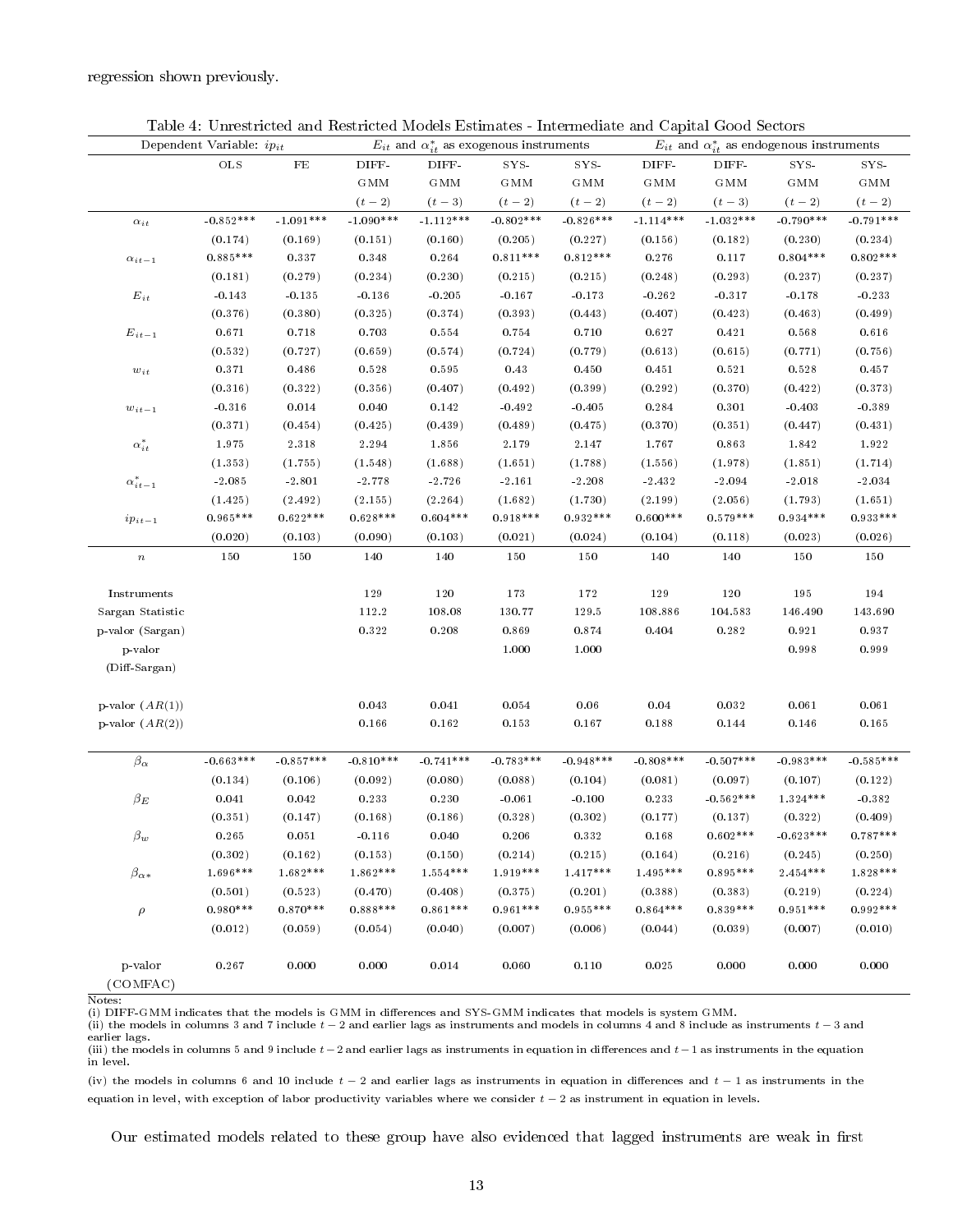difference equation on the method of GMM in differences given that coefficient of dependent variable is near to the fixed effect coefficient. On the other hand, Sargan tests do not indicate that the over-identifying restrictions are valid for all GMM models. Additionally, difference Sargan test also reveals that additional moment condition used in system GMM is accepted at 10% level.

All this aspects reveals that system GMM again yields preferable estimates. However, different from all sectors models, the composition of instruments may change considerably the results of restricted models. Notice that, the validity of the restrictions imposed by minimum distance estimation is conditioned to it. Basically the model that only accepts the imposed restriction is the model in column 6. In that case, we assume that  $E_{it}$  and  $y_{it}^*$  are exogenous variables.

Even if we take account the last model described in column 10 where the structure of lags is identical to the model in column 6, but all variables are considered endogenously, there are no substantial changes on the mainly results. The domestic productivity impact is significant and negative. The estimated coefficient of the foreign productivity index is positive and signicant at 10% level and again has the largest impact among variables. The unique difference is related to the proxy of wage coefficient that is not significant in the model described in column 6.

The relevant aspect is the fact that although exchange rate impact is negative as expected, its coefficient is not significant at 10% level. It is means that import penetration of the intermediate and capital good sectors is insensitive to the exchange rate. This explain why, when we consider all manufacturing sectors, exchange rate has a limited impact on import penetration coefficient when compared to the labor productivity.

Notice that, although the fact that the impact of exchange rate is inelastic for these group of sectors is an important empirical finding and reveals that the presence of imported inputs may explain this aspect, it does not confirm that the second order effect of the theoretical model is valid. The confirmation that imported input is relevant for explaining the differential of labor productivity and exchange rate impacts demands that, additionally, the exchange rate elasticity have to be conditioned to the the some measure for the ratio of imported inputs on total inputs used in these sectors. In empirical terms, it means that we also should incorporate to the model a variable that is the interaction between exchange rate and the imported input ratio measure. Consequently, it is expected that the coefficient of these interaction will be positive, i.e., as long as imported input ratio increases it necessarily reduces the impact of exchange rate on the import penetration.

Table 5 presents the results of the restricted models<sup>3</sup> and include in its specification the interaction between effective real exchange rate variable and the ratio between the total value of imported input and the value of total inputs (domestic and imported) used in the production by the sector as a whole obtained by input-output matrices data estimated by three different sources, Freitas et al (2012), Guilhoto and Sesso Filho (2010) and Martinez (2015). All authors estimate the input-output matrices for the period among 2000 and 2009 for several sectors inclusive those treated here. Only the matrices of 2000 and 2005 are official and provided by IBGE. The imported input ratio  $\phi_i$  therefore is computed as the average of the available ratios, thus, it means that it is fixed along the years and varies according to the sector  $4$ .

According to the tests of adequacy associated to unrestricted models in Table 5 we may not find further problems related to serial correlation as well as problems related to the validity of instruments. Again, SYS-GMM demonstrated being the preferable model given that the p-values of Diff-Sargan tests reveals that the hypothesis of additional set of instruments is not rejected.

In general, the addition of the variable of interaction do not change considerably the impacts of other variables specially the differential of elasticity between domestic labor productivity and exchange rate. Otherwise, the models estimated by data from Guilhoto and Sesso Filho (2010) tend to overestimate the coefficient of interaction as shown in columns 3 and 6 as well as it makes the real wage coefficient insignificant in the former model. Nevertheless, the COMFAC test reveals that the imposed restriction is not valid for these models as well as for all models that consider exchange rate and foreign labor productivity as exogenous variables.

On the other hand, COMFAC tests also reveals that imposed restriction is accepted for models that consider exchange rate and foreign labor productivity as endogenous and make use of input-output matrices database from Freitas et al (2012) and Martinez (2015). Interesting to note that the results are practically identical between the two models.

That said, through the results of Table 5 it is possible to confirm our preliminary hypothesis that the reduced elasticity of exchange rate on import penetration is related to the participation of imported input on the total

 $3$ To save space the estimated coefficients of unrestricted model that are estimated by SYS-GMM is not shown on Table 5.

<sup>&</sup>lt;sup>4</sup>Our option for using a fixed imported input ratio based on the avarage ratios of the period among 2000 and 2009 is explained by the fact that there is no input-output matrix estimation for 2010 and 2011. Furthermore, despite the fact that Guilhoto and Sesso Filho (2010) have estimated input-output matrix for the first 4 years (1996-1999), they just only cover 13 sectors. Given this aspects, we have prefered to proxied imported input ratio by a fixed value along all the period in analysis than lose precious information related to the sectors and time.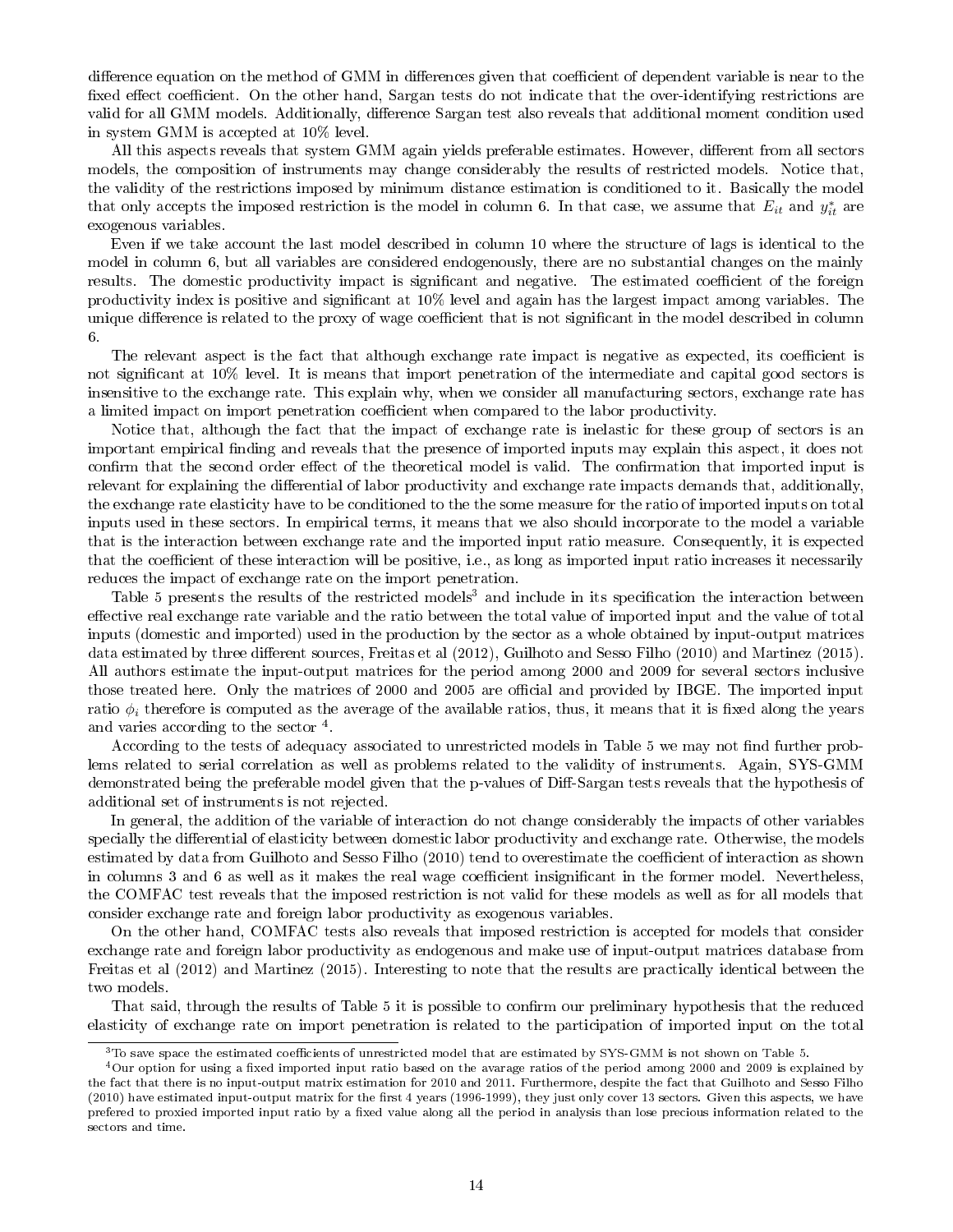|                       | Input Imported Ratio by sector - $\phi_i$ |             |                |               |             |                |  |  |
|-----------------------|-------------------------------------------|-------------|----------------|---------------|-------------|----------------|--|--|
|                       | Freitas et al                             | Martinez    | Guilhoto       | Freitas et al | Martinez    | Guilhoto       |  |  |
|                       | (2012)                                    | (2015)      | and Sesso      | (2012)        | (2015)      | and Sesso      |  |  |
|                       |                                           |             | Filho $(2010)$ |               |             | Filho $(2010)$ |  |  |
| $\boldsymbol{n}$      | 255                                       | 255         | 255            | 255           | 255         | 255            |  |  |
| Instruments           | 244                                       | 244         | 244            | 288           | 288         | 288            |  |  |
| Sargan Statistic      | 241.89                                    | 242.09      | 244.64         | 263.41        | 263.16      | 272.69         |  |  |
| p-valor (Sargan)      | 0.138                                     | 0.136       | 0.113          | 0.481         | 0.486       | 0.328          |  |  |
| p-valor (Diff-Sargan) | 0.993                                     | 0.993       | 0.992          | 0.993         | 0.994       | 0.964          |  |  |
| p-valor $(AR(1))$     | 0.024                                     | 0.024       | 0.021          | 0.025         | 0.025       | 0.021          |  |  |
| p-valor $(AR(2))$     | 0.167                                     | 0.166       | 0.154          | 0.161         | 0.160       | 0.146          |  |  |
| $\beta_{\alpha}$      | $-0.619***$                               | $-0.619***$ | $-0.600***$    | $-0.799***$   | $-0.800***$ | $-0.826***$    |  |  |
|                       | (0.113)                                   | (0.113)     | (0.110)        | (0.114)       | (0.114)     | (0.112)        |  |  |
| $\beta_E$             | $-0.378***$                               | $-0.374***$ | $-0.390***$    | $-0.386***$   | $-0.390***$ | $-0.415***$    |  |  |
|                       | (0.037)                                   | (0.039)     | (0.059)        | (0.043)       | (0.043)     | (0.063)        |  |  |
| $\beta_{E\times\phi}$ | $1.280**$                                 | $1.252***$  | $2.571***$     | $2.152***$    | $2.188***$  | $3.230***$     |  |  |
|                       | (0.519)                                   | (0.510)     | (0.798)        | (0.491)       | (0.489)     | (0.918)        |  |  |
| $\beta_w$             | $0.468***$                                | $0.463***$  | 0.209          | $0.398***$    | $0.391***$  | $0.316**$      |  |  |
|                       | (0.164)                                   | (0.162)     | (0.155)        | (0.140)       | (0.139)     | (0.130)        |  |  |
| $\beta_{\alpha*}$     | $1.807***$                                | $1.782***$  | $1.518***$     | $1.232***$    | $1.230***$  | $1.148***$     |  |  |
|                       | (0.200)                                   | (0.198)     | (0.184)        | (0.104)       | (0.101)     | (0.116)        |  |  |
| $\rho$                | $0.996***$                                | $0.996***$  | $0.996***$     | $0.979***$    | $0.979***$  | $0.978***$     |  |  |
|                       | (0.002)                                   | (0.002)     | (0.003)        | (0.003)       | (0.003)     | (0.004)        |  |  |
| p-valor (COMFAC)      | 0.001                                     | 0.001       | 0.000          | 0.225         | 0.190       | 0.021          |  |  |

| Table 5: Restricted Models Estimates - iteration between exchange rate and imported input ratio |                                                        |
|-------------------------------------------------------------------------------------------------|--------------------------------------------------------|
| $E_{it}$ and $\alpha_{it}^*$ as exogenous instruments                                           | $E_{it}$ and $\alpha_{it}^*$ as endogenous instruments |

(ii) All models include t-2 and earlier lags as instruments in equation in differences and t-1 as instruments in the equation in level, with exception of labor productivity variables as well as the interation between exchange rate variable and imported input ratio where we consider t-2 as instrument in equation in levels.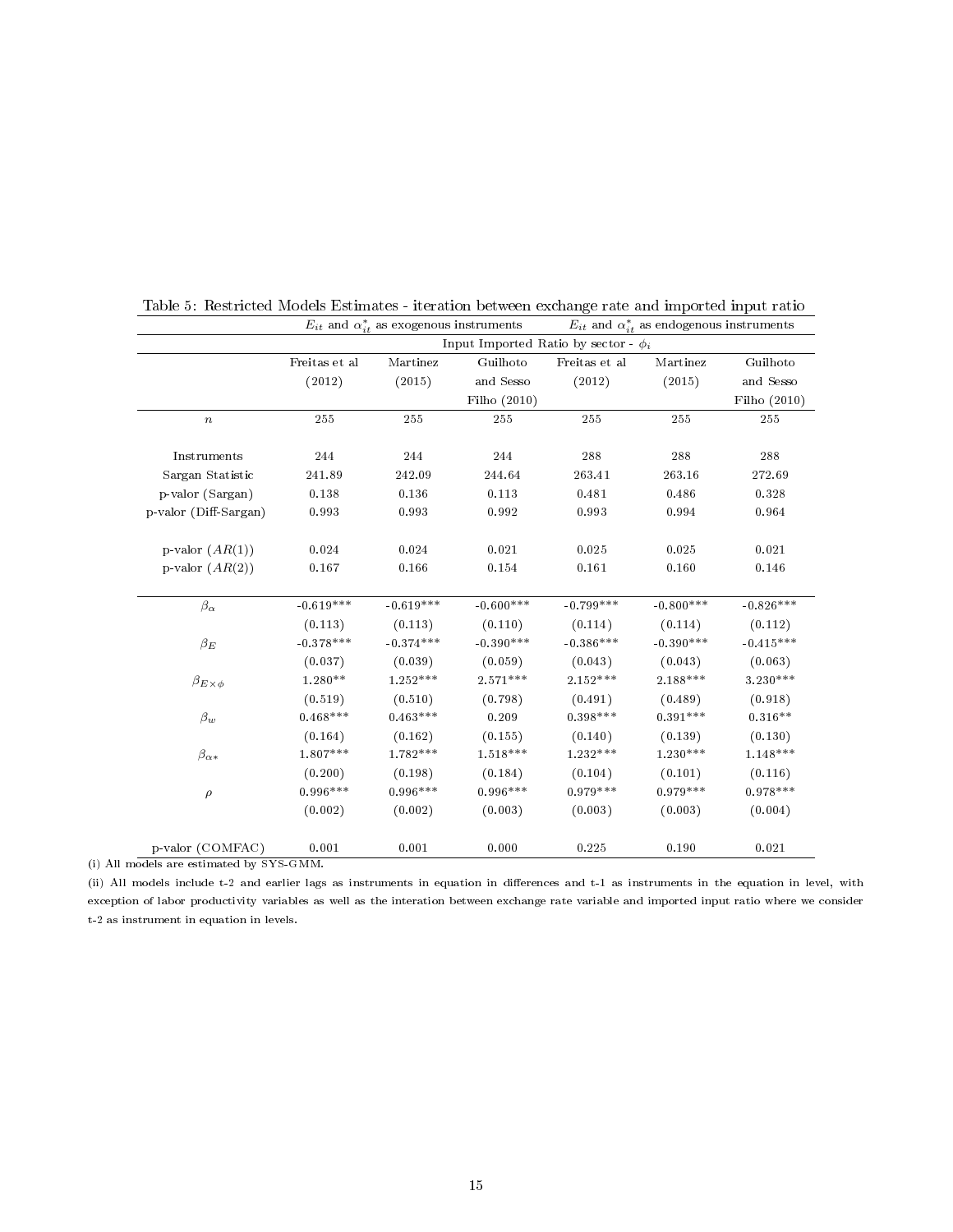inputs. As expected, the coefficient of the interaction between effective real exchange rate and input imported ratio by sector ( $\beta_{E\times\phi}$ ) is positive and significant for all models. Thus, a higher level of imported inputs ratio in a specific sector implies that exchange rate is less sensitive to import penetration. For instance, the sectors of consumption goods, on average, has an imported input ratio of about 0.08 meaning that the elasticity of exchange rate is near to -0.21 considering models in column 4 e 5. On the other hand, the group of intermediate and capital good sectors has a ratio of 0.16. As a consequence, the elasticity of exchange rate is near zero, equal to -0.04, a much smaller value than the group of consumption goods. It is in line with the results of Table 4 where the elasticity of exchange rate is small and statistically non-significant. In fact, the level of imported inputs ratio matters for explaining the differential of elasticities.

Notice that when the imported inputs ratio is null, the influence of exchange rate on penetration coefficient is still lower than the impact of labor productivity. Considering again the model in column 4, even when the imported inputs ratio is zero the elasticity of exchange rate is -0.386 against -0.799 from labor productivity, i.e., the values differs.

At first moment, these aspect does not invalidate our results though it means that could exist other factors that influence the sensitiveness of exchange rate on import penetration than the participation of imported input in total input used in the final production. In this sense, we just only confirm that the presence of imported inputs on production partially influence the impact the exchange rate and most relevant in substantial way.

Furthermore, it is important to point out that although theoretical model predicts that those elasticities have the same magnitude, it depends on the functional form that we initially assume. Thus, what is important here is that our empirical findings are in accordance with the mainly results of the micro model that is independent of initial conditions, i.e., the signs of all estimated elasticities is coherent with the theory and that imported input ratio matters for explaining the differential of impacts between exchange rate and labor productivity.

#### 7 Final Considerations and Policy Analysis

According to our empirical findings labor productivity is more important than exchange rate for explaining import penetration given the period in the recent years. This aspect conrms the view supported by Bonelli and Pessoa (2010) and Ferreira and Fragelli (2011) that the recent progress of imports on Brazilian domestic market is broadly related to the productivity. As we presented before, labor productivity elasticities are considerably superior to the elasticity of exchange rate. The effect of domestic labor productivity on import penetration is at least three times larger than the exchange rate, a huge difference. Foreign labor productivity, on the other hand, has the prevalent influence indicating that there are other distinguished aspects that helps to explain the presence of imported goods on domestic market that do not depend on national economic policies.

Most important is that the differential of impacts is a consequence of the inelasticity of exchange rate to the coefficient of imports from intermediate and capital goods sectors. These inelasticity is supported by the fact that intermediate and capital goods sectors group have a higher level of imported inputs in the final production. Our results revealed that exchange rate elasticity is lower as higher is the participation of imports in the total inputs of the sector.

The consequences of the reduced exchange rate effectiveness may be observed when we make an exercise of simulation by using the coefficients estimated from unrestricted model described in the last column of Table 3. We have simulated trajectories of productivity and exchange rate that is required to generate different import penetration scenarios considering the period after 2003. As we said before it is a distinct period and deserves attention because exchange rate suffered an intense process of appreciation of about 62%. Associated to this, Brazilian manufacturing labor productivity had a poor growth performance. A combination of huge appreciation with poor productivity performance promoted a massive increase of imports on domestic market.

Scenario 1 consists of forecasts of average levels of import penetration for 2004-2011 considering a constant annual growth rate for labor productivity of 2.5% and of 0% for exchange rate. Scenario 2 is the opposite, i.e., a constant annual growth of 0% for labor productivity and 2.5% for exchange rate. In all scenarios we made use of the observed wage and foreign labor productivity indexes series for the period as well as the estimated fixed effect. The statistics of the simulations are shown in Table 6.

As expected, when we impose the same annual growth rate for both variables considering scenarios where the opposite variable is fixed during all the period, the average level of import penetration is lower when domestic labor productivity has a positive and constant growth. In these hypothetical scenario the difference in terms of average levels of import penetration is about  $1.4\%$  and  $2.7\%$  in terms of final value.

Otherwise, it is also interesting to calibrate the labor productivity or exchange rate path that is necessary to reach some specific average level of import penetration. This is an important feature in terms of policy. In other words, given that government has two variables of policy it should find out what are more efficient for reducing the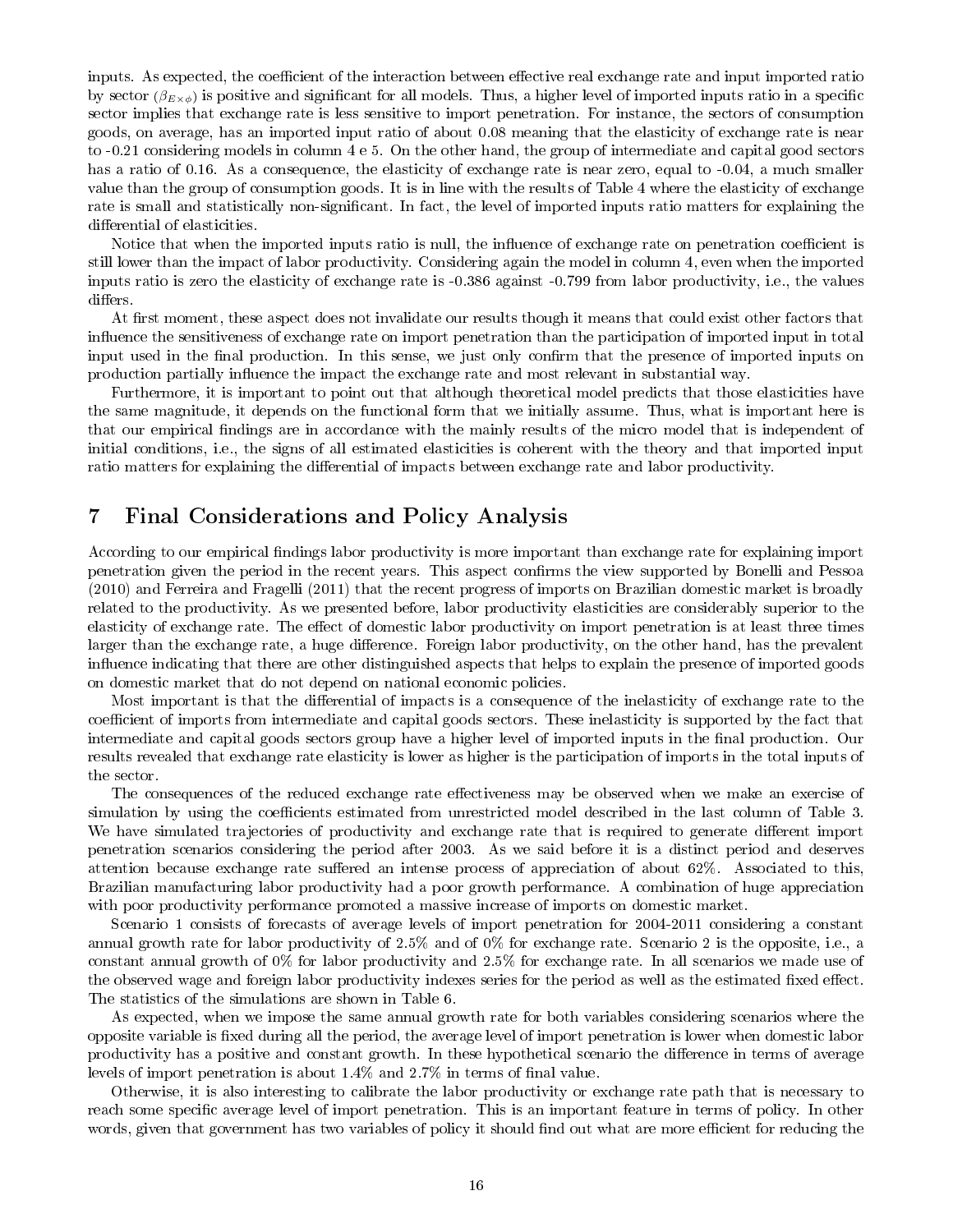|                         |       |                       |       | Table 6: Different Scenarios |     |                           |            |                 |  |
|-------------------------|-------|-----------------------|-------|------------------------------|-----|---------------------------|------------|-----------------|--|
|                         |       | Import Penetration (/ |       | Labor                        |     | Exchange Rate $(\%$ p.y.) |            |                 |  |
|                         | 100)  |                       |       | Productivity (%              |     |                           |            |                 |  |
|                         |       |                       |       | p.y.                         |     |                           |            |                 |  |
|                         | Mean  | SD                    | Final | Mean                         | SD  | Mean                      | ${\rm SD}$ | Final Value (in |  |
|                         |       |                       | Value |                              |     |                           |            | level)          |  |
| Actual import           | 0.088 | 0.019                 | 0.110 | 0.5                          | 4.2 | 8.3                       | 17.2       | 1.9             |  |
| penetration (1996-2003) |       |                       |       |                              |     |                           |            |                 |  |
| Actual import           | 0.123 | 0.009                 | 0.148 | 1.4                          | 8.7 | $-10.9$                   | 8.7        | 0.7             |  |
| penetration (2004-2011) |       |                       |       |                              |     |                           |            |                 |  |
| Scenario 1 (2004-2011)  | 0.096 | 0.012                 | 0.084 | 2.5                          | 0.0 | 0.0                       | 0.0        | 1.9             |  |
| Scenario 2 (2004-2011)  | 0.110 | 0.008                 | 0.111 | 0.0                          | 0.0 | $-2.5$                    | 0.0        | 0.4             |  |
| Scenario 3 (2004-2011)  | 0.110 | 0.009                 | 0.066 | 4.5                          | 0.0 | $-10.9$                   | 8.7        | 0.7             |  |
| Scenario 4 (2004-2011)  | 0.110 | 0.013                 | 0.066 | 1.4                          | 8.7 | $-4.0$                    | 0.0        | 1.3             |  |
| Scenario 5 (2004-2011)  | 0.088 | 0.012                 | 0.079 | 11.2                         | 0.0 | $-10.9$                   | 8.7        | 0.7             |  |
| Scenario 6 (2004-2011)  | 0.088 | 0.018                 | 0.111 | 1.4                          | 8.7 | 8.3                       | 0.0        | $3.6\,$         |  |

Notes: SD standard deviation of simulations

participation of manufacturing imports on domestic market. This is the case of further scenarios.

Scenarios 3 and 4 are assumed respectively that labor productivity as well as exchange rate are exogenous and have a constant annual growth rate that is enough to generate an average level of import penetration compatible with a 2003 value, i.e., a mean of 0.11 (a target of  $11\%$  in the import penetration index) for the period between 2004 and 2011. It means an reduction superior than 1 percentage point in the actual import penetration average level of 0.123. In the case of Scenario 3 where no restriction on the exchange rate growth rate is imposed it was necessary that labor productivity should have had a constant growth of 4.5% per year. When we execute the same exercise considering now only exchange rate as the policy variable it would be necessary a annual appreciation rate of only 4.0% per year for achieving the 2003 imports participation target as we observe in the results of scenario 4.

Imposing a more constrained scenarios, i.e., an average level target of 1996-2003 in import penetration (8.8 percentage points), the labor productivity growth should had been 11.2% per year according to Scenario 5 whereas exchange rate should have had an appreciation rate of 8.3% each year as observed in Scenario 6.

Notice that different from Scenarios 3 and 4 the last two scenarios are not feasible in terms of policy. It is very difficult to promote policies that yield a labor productivity growth of about 11.2% per year. This is also true and more complicated in the case exchange rate. During the period of analysis we have seeing a huge appreciation of the Brazilian real exchange rate. In this case, not only should the government had made real exchange rate devaluation but with a magnitude of about 90 percentage points if we consider the final value of 2011 against the 2003 value. Certainly this policy would had perverse consequences in terms of all economy especially if the nominal exchange rate was the variable of policy.

A huge reduction on import penetration would have demanded not feasible actions when we consider labor productivity or exchange rate as exclusive variables of policy. There are other aspects that explain the invasion of imports on Brazilian domestic market as we said before, foreign labor productivity and fixed effects of sectors that is not manageable in terms of policy. The average growth of foreign labor productivity was 3.3% per year between 2004-2011. For instance, whether instead the foreign labor productivity have had a growth of 0% per year, the average level of Brazilian import penetration would have been almost 2 percentage points lower.

#### 8 Conclusion

This paper evaluated the influence of Brazilian labor productivity and exchange rate on the participation of imports on the domestic consumption of manufacturing sectors measured by import penetration. We evidenced empirically that the importance of labor productivity is superior to real exchange rate. Furthermore, as predicted by our theoretical model, differences of impacts may also be explained by the presence of foreign inputs in the Brazilian manufacturing production. As long as the sector has a higher participation of imported input on the total of inputs used in production lower is influence of exchange rate on the import penetration is reduced.

The import penetration of the sectors of intermediate and capital goods is a special case given that the group is inelastic to the real exchange rate. As we pointed out, these sectors has the largest participation of foreign input in domestic production when compared to the sectors of consumption goods.

In light of our empirical findings it is possible to conclude that economic policies based on real devaluation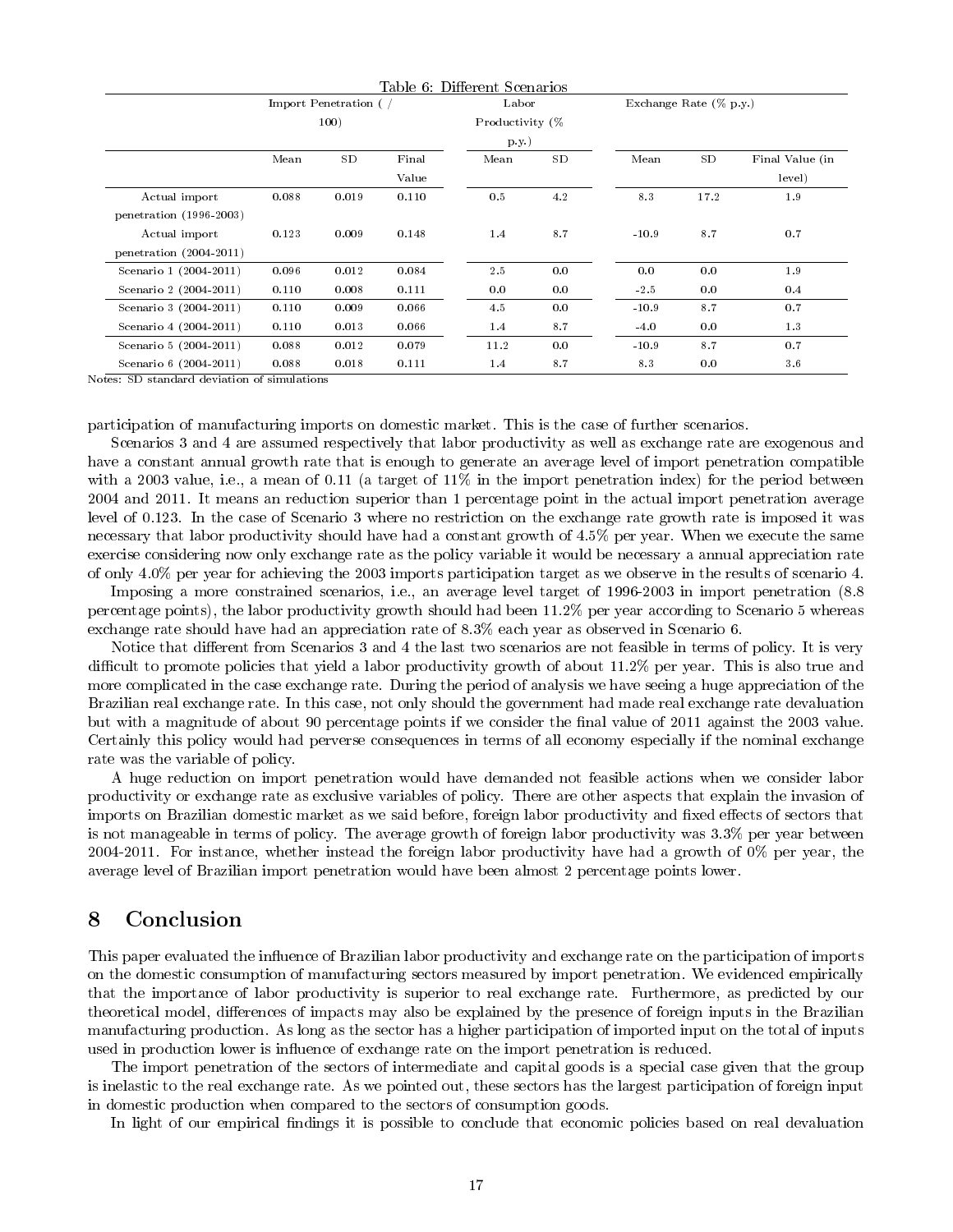influence the level of import penetration in a moderate way when compared to a policy of increasing domestic labor productivity. This conclusion challenges the view that the principal problem faced by Brazilian manufacturing industry was the appreciation of national currency (real) in relation to the others trade partner currencies. Furthermore, our results also confront the policy prescription for solving this problem.

It is strictly recommended a discretionary policy of currency exchange rate devaluation until a optimum specific value. However, there are some drawbacks regarding to this prescription. It is commonly accept that making a real devaluation by an discretionary increase of nominal exchange rate is not easier because of exchange rate pass-through to nal prices. In other words, it is not easy make a real devaluation of a currency through nominal devaluation.

Secondly, an extension of our results indicates that for such economic policy be effective it should focus specially on sectors with low imported input ratio which is extremely difficult. Otherwise, whether that policy also impacts the sectors associated to the group of intermediate and capital goods, the impact over import penetration is practically zero and may only affect their input costs. As a results, the elevation of the cost of capital goods could cause a decline in the level of investment on the economy.

Finally, not only are labor productivity and exchange rate responsible for the massive increase of import penetration. Factors as trade partner productivity and other fixed effect related to sectors are also import. In this sense, some policy target could be not feasible as for example reaching again the average level of import penetration of the period 1996-2003 as we demonstrated previously.

#### References

- [1] ARELLANO, M.; S. BOND. (1991). Some tests of specification for panel data: Monte Carlo evidence and an application to employment equations. Review of Economic Studies, 58: 277-297.
- [2] ARELLANO, M., O. BOVER. (1995). Another look at the instrumental variable estimation of errorcomponents models. Journal of Econometrics, 68: 29-51.
- [3] BOND, S.R. (2002). Dynamic panel data models: a guide to micro data methods and practice, Portuguese Economic Journal, 1: 141-162.
- [4] BLUNDELL, R.; S. BOND. (1998). Initial conditions and moment restrictions in dynamic panel-data models. Journal of Econometrics, 87: 115-143.
- [5] BONELLI, R.; PINHEIRO, A. C. (2012). Competitividade e Desempenho Industrial: Mais que Só o Câmbio. Texto para Discussão do XXIV Fórum Nacional n. 432. Rio de Janeiro, Maio de 2012.
- [6] BONELLI, R.; PESSOA, S. A. (2010). Desindustrialização no Brasil: um Resumo da Evidência. Texto para Discussão IBRE-FGV, número 7.
- [7] BRESSER-PEREIRA, L. C. (2010). Taxa de câmbio, doença holandesa, e industrialização. Cadernos FGV Projetos, 5 (14) 2010: 68-73.
- [8] BRESSER-PEREIRA, L. C. e MARCONI, N. (2010). Existe doença holandesa no Brasil? In: BRESSER-PEREIRA, L. C. (Org.). Doença holandesa e indústria. Rio de Janeiro: FGV.
- [9] BROZ, J. L.; FRIEDEN, J. (2006). "The Political Economy of Exchange Rates" In The Oxford Handbook of Political Economy. Edited by Barry R. Weingast and Donald Wittman. Oxford University Press.
- [10] CANO, W. (2012). A Desindustrialização no Brasil. Texto para Discussão IE-UNICAMP n. 2000, janeiro.
- [11] FERREIRA, P. C.; FRAGELLI, R. (2011). O câmbio valorizado veio para car. Valor Econômico 29 de março de 2011.
- [12] FREITAS, F. N. P.; NASSIF, L.; TEIXEIRA, L; NEVES, J. P. B. (2012). Uma metodologia de estimação de matrizes insumo-produto para os anos 2000. Rio de Janeiro: UFRJ-GIC, mimeo
- [13] GUILHOTO, J. J. M., SESSO FILHO, U.A. (2010). Estimação da Matriz Insumo-Produto Utilizando Dados Preliminares das Contas Nacionais: Aplicação e Análise de Indicadores Econômicos para o Brasil em 2005. Economia & Tecnologia. UFPR/TECPAR. Ano 6, Vol 23, Out./Dez. ISSN 1809-080X.
- [14] LISBOA, M. B.; PESSOA, S. A. (2013). Uma História sobre Dois Países (Por Enquanto). Policy Paper INSPER n. 06, março.